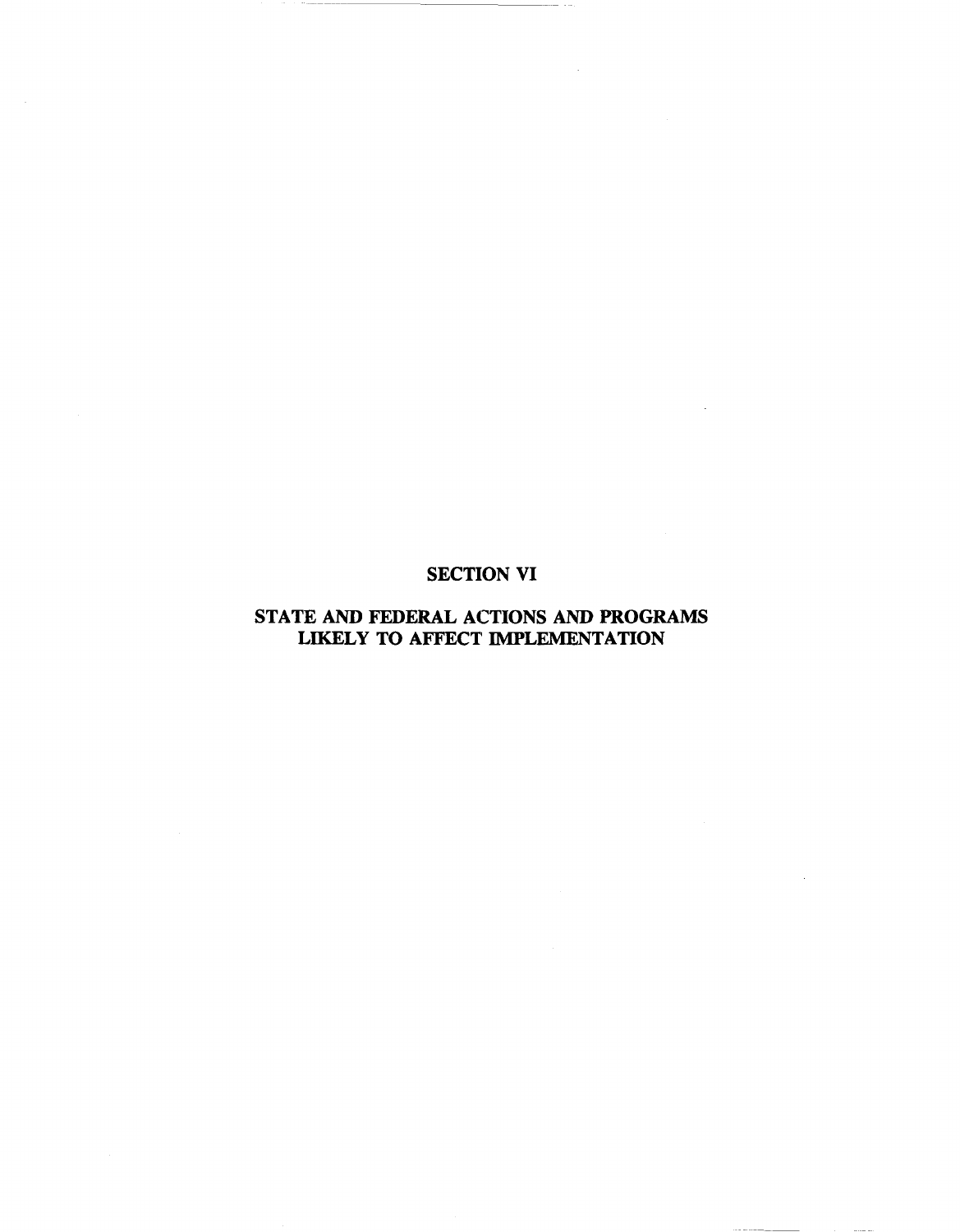State and Federal actions will affect and be affected by implementation of the LWRP. Under State law and the U.S. Coastal Zone Management Act, certain State and Federal actions within or affecting the local waterfront area must be "consistent" or "consistent to the maximum extent practicable" with the enforceable policies and purposes of the LWRP. This consistency requirement makes the LWRP a unique, intergovernmental mechanism for setting policy and making decisions and helps to prevent detrimental actions from occurring and future options from being needlessly foreclosed. At the same time, the active participation of State and Federal agencies is also likely to be necessary to implement specific provisions of the LWRP.

The first part of this section identifies the actions and programs of State and Federal agencies which should be undertaken in a manner consistent with the LWRP. This is a generic list of actions and programs, as identified by the NYS Department of State; therefore, some of the actions and programs listed may not be relevant to this LWRP. Pursuant to the State Waterfront Revitalization of Coastal Areas and Inland Waterways Act (Executive Law, Article 42), the Secretary of State individually and separately notifies affected State agencies of those agency actions and programs which are to be undertaken in a manner consistent with approved LWRPs. Similarly, Federal agency actions and programs subject to consistency requirements are identified in the manner prescribed by the U.S. Coastal Zone Management Act and its implementing regulations. The lists of State and Federal actions and programs included herein are informational only and do not represent or substitute for the required identification and notification procedures. The current official lists of actions subject to State and Federal consistency requirements may be obtained from the NYS Department of State.

The second part of this section is a more focused and descriptive list of State and Federal agency actions which are necessary to further implementation of the LWRP. It is recognized that a State or Federal agency's ability to undertake such actions is subject to a variety of factors and considerations; that the consistency provisions referred to above, may not apply; and that the consistency requirements can not be used to require a State or Federal agency to undertake an action it could not undertake pursuant to other provisions of law. Reference should be made to Section IV and Section V, which also discuss State and Federal assistance needed to implement the LWRP.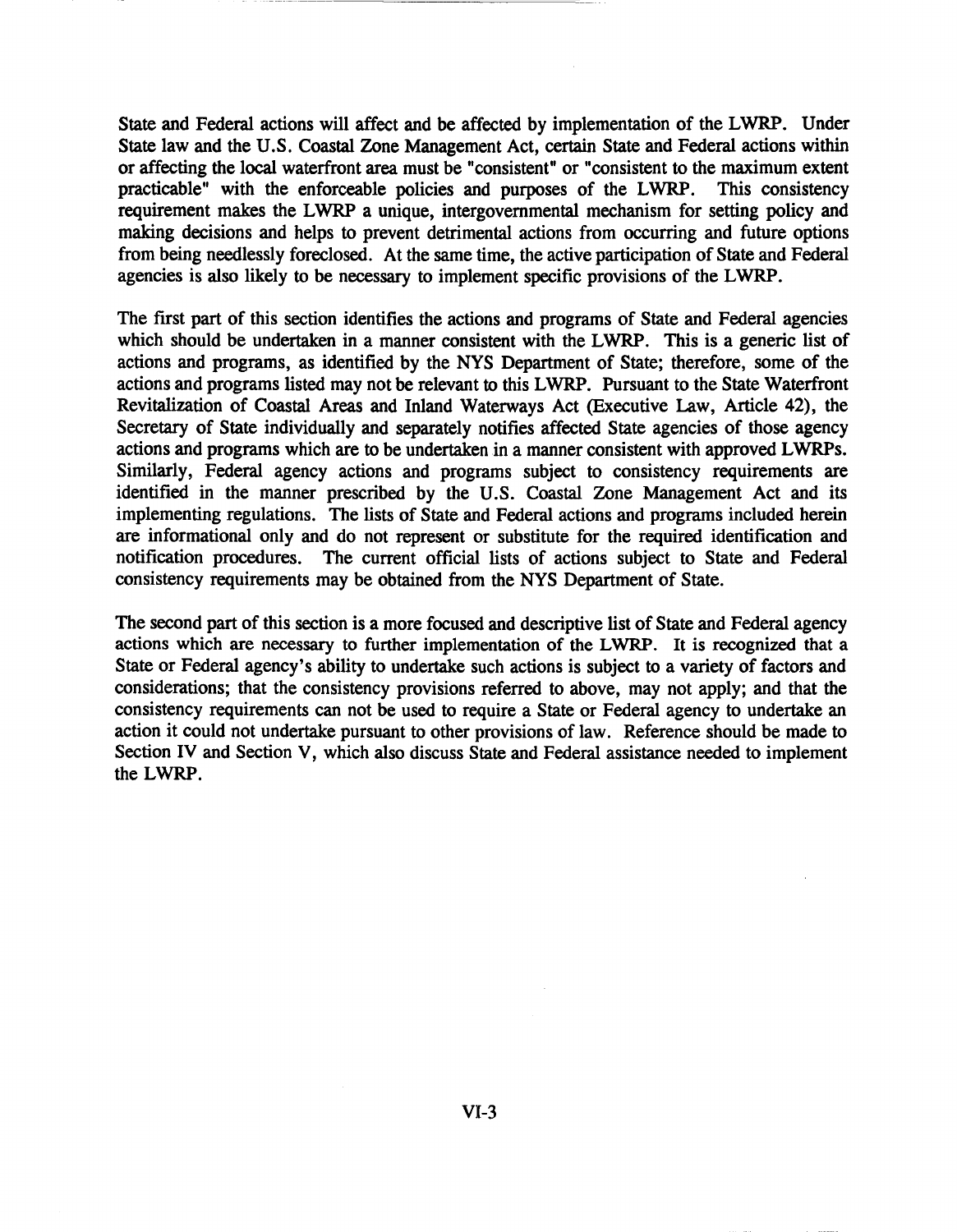- A. State and Federal Actions and Programs Which Should be Undertaken in a Manner Consistent with the LWRP
- 1. State Agencies

## OFFICE FOR THE AGING

1.00 Funding and/or approval programs for the establishment of new or expanded facilities providing various services for the elderly.

## DEPARTMENT OF AGRICULTURE AND MARKETS

- 1.00 Agricultural Districts Program
- 2.00 Rural Development Program
- 3.00 Farm Worker Services Programs.
- 4.00 Permit and approval programs:
	- 4.01 Custom Slaughters/Processor Permit
	- 4.02 Processing Plant License
	- 4.03 Refrigerated Warehouse and/or Locker Plant License

# DIVISION OF ALCOHOLIC BEVERAGE CONTROL/STATE LIQUOR **AUTHORITY**

- 1.00 Permit and Approval Programs:
	- 1.01 Ball Park Stadium License
	- 1.02 Bottle Club License
	- 1.03 Bottling Permits
	- 1.04 Brewer's Licenses and Permits
	- 1.05 Brewer's Retail Beer License
	- 1.06 Catering Establishment Liquor License
	- 1.07 Cider Producer's and Wholesaler's Licenses
	- 1.08 Club Beer, Liquor, and Wine Licenses
	- 1.09 Distiller's Licenses
	- 1. 10 Drug Store, Eating Place, and Grocery Store Beer Licenses
	- 1.11 Farm Winery and Winery Licenses
	- 1.12 Hotel Beer, Wine, and Liquor Licenses
	- 1.13 Industrial Alcohol Manufacturer's Permits
	- 1.14 Liquor Store License
	- 1.15 On Premises Liquor Licenses
	- 1.16 Plenary Permit (Miscellaneous-Annual)
	- 1.17 Summer Beer and Liquor Licenses
	- 1.18 Tavern/Restaurant and Restaurant Wine Licenses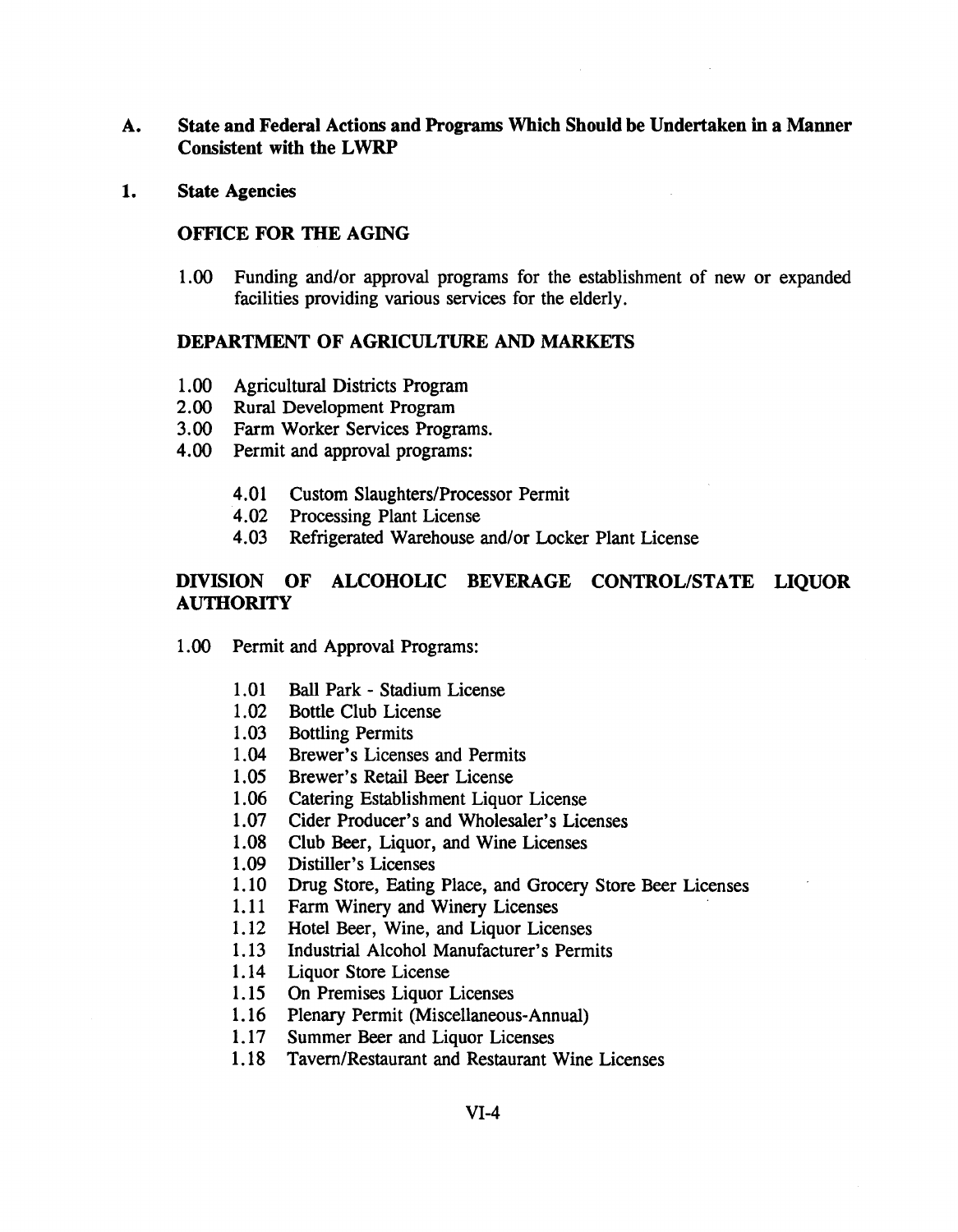- 1.19 Vessel Beer and Liquor Licenses
- 1.20 Warehouse Permit
- 1.21 Wine Store License
- 1.22 Winter Beer and Liquor Licenses
- 1.23 Wholesale Beer, Wine, and Liquor Licenses

### **DIVISION OF ALCOHOLISM AND ALCOHOL ABUSE**

- 1.00 Facilities, construction, rehabilitation, expansion, or demolition or the funding of such activities.
- 2.00 Permit and approval programs:
	- 2.01 Letter Approval for Certificate of Need
	- 2.02 Operating Certificate (Alcoholism Facility)
	- 2.03 Operating Certificate (Community Residence)
	- 2.04 Operating Certificate (Outpatient Facility)
	- 2.05 Operating Certificate (Sobering-Up Station)

## **COUNCIL ON THE ARTS**

- 1.00 Facilities construction, rehabilitation, expansion, or demolition or the funding of such activities.
- 2.00 Architecture and environmental arts program.

#### **DEPARTMENT OF BANKING**

- 1.00 Permit and approval programs:
	- 1.01 Authorization Certificate (Bank Branch)
	- 1.02 Authorization Certificate (Bank Change of Location)
	- 1.03 Authorization Certificate (Bank Charter)
	- 1.04 Authorization Certificate (Credit Union Change of Location)
	- 1.05 Authorization Certificate (Credit Union Charter)
	- 1.06 Authorization Certificate (Credit Union Station)
	- 1.07 Authorization Certificate (Foreign Banking Corporation Change of Location)
	- 1.08 Authorization Certificate (Foreign Banking Corporation Public Accommodations Office
	- 1.09 Authorization Certificate (Investment Company Branch)
	- 1.10 Authorization Certificate (Investment Company Change of Location)
	- 1.11 Authorization Certificate (Investment Company Charter)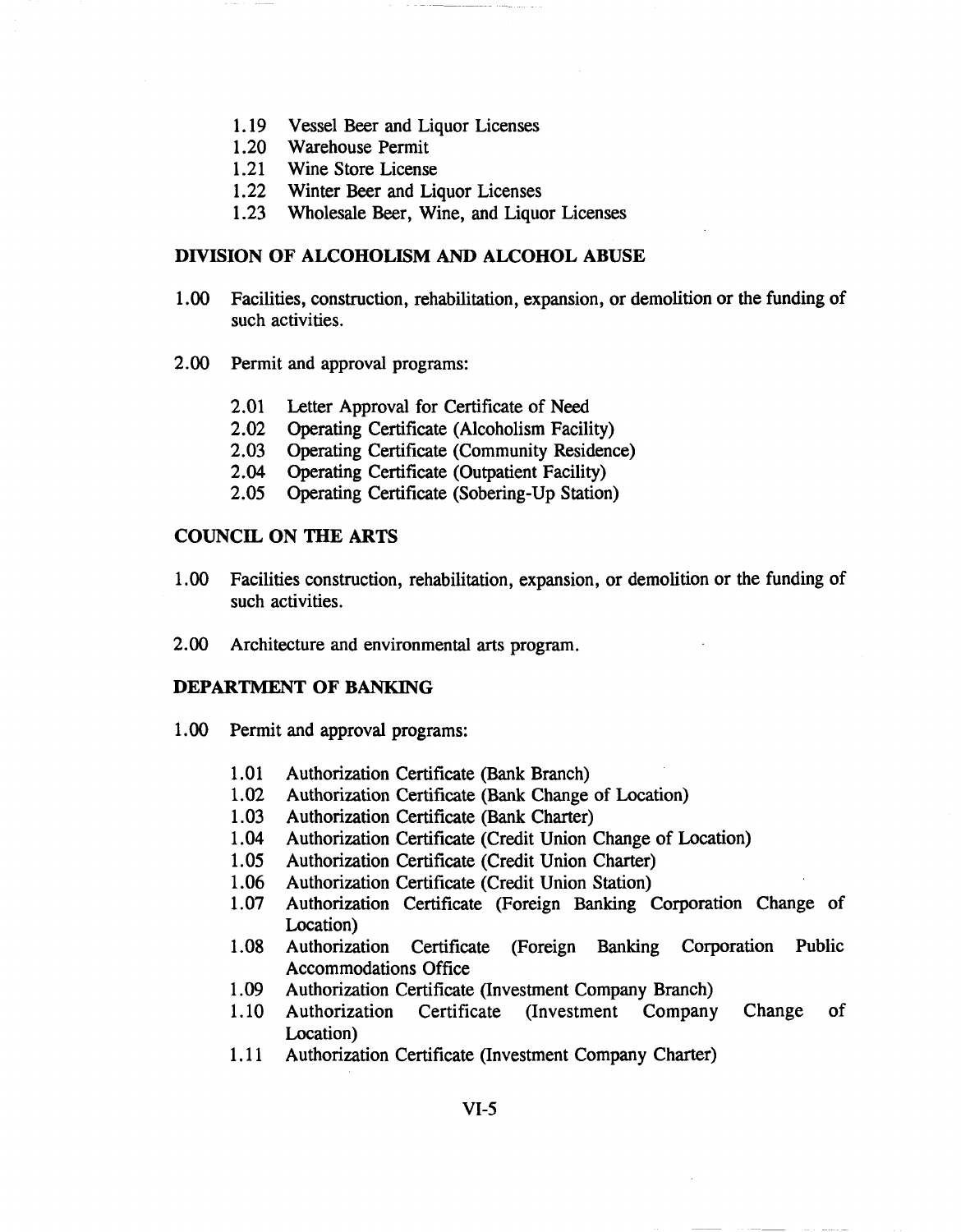- 1.12 Authorization Certificate (Licensed Lender Change of Location)
- 1.13 Authorization Certificate (Mutual Trust Company Charter)
- 1.14 Authorization Certificate (Private Banker Charter)
- 1.15 Authorization Certificate (Public Accommodation Office Banks)
- 1.16 Authorization Certificate (Safe Deposit Company Branch)
- 1.17 Authorization Certificate (Safe Deposit Company Change of Location)
- 1.18 Authorization Certificate (Safe Deposit Company Charter)
- 1.19 Authorization Certificate (Savings Bank Charter)
- 1.20 Authorization Certificate (Savings Bank De Novo Branch Office)
- 1.21 Authorization Certificate (Savings Bank Public Accommodations Office)
- 1.22 Authorization Certificate (Savings and Loan Association Branch)
- 1.23 Authorization Certificate (Savings and Loan Association Change of Location)
- 1.24 Authorization Certificate (Savings and Loan Association Charter)
- 1.25 Authorization Certificate (Subsidiary Trust Company Charter)
- 1.26 Authorization Certificate (Trust Company Branch)
- 1.27 Authorization Certificate (Trust Company-Change of Location)
- 1.28 Authorization Certificate (Trust Company Charter)
- 1.29 Authorization Certificate (Trust Company Public Accommodations Office)
- 1.30 Authorization to Establish a Life Insurance Agency
- 1.31 License as a Licensed Lender
- 1.32 License for a Foreign Banking Corporation Branch

## DEPARTMENT OF ECONOMIC DEVELOPMENT

- 1.00 Preparation or revision of statewide or specific plans to address State economic development needs.
- 2.00 Allocation of the state tax free bonding reserve.

#### DEPARTMENT OF CORRECTIONAL SERVICES

1.00 Facilities construction, rehabilitation, expansion, or demolition or the funding of such activities.

## DORMITORY AUTHORITY OF THE STATE OF NEW YORK

- 1.00 Financing of higher education and health care facilities.
- 2.00 Planning and design services assistance program.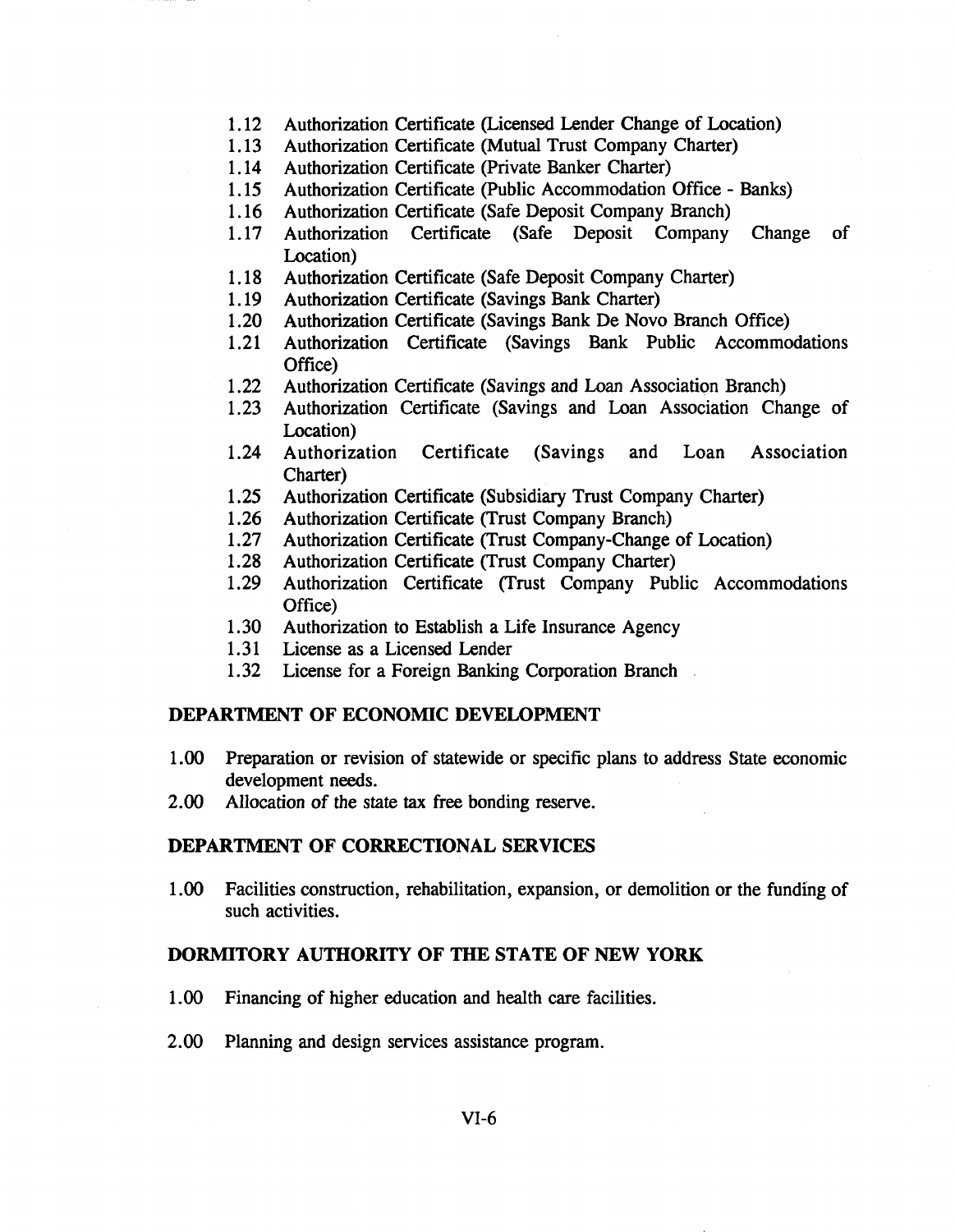## **EDUCATION DEPARTMENT**

- 1.00 Facilities construction, rehabilitation, expansion, demolition or the funding of such activities.
- 2.00 Permit and approval programs:
	- 2.01 Certification of Incorporation (Regents Charter)
	- 2.02 Private Business School Registration
	- 2.03 Private School License
	- 2.04 Registered Manufacturer of Drugs and/or Devices
	- 2.05 Registered Pharmacy Certificate<br>2.06 Registered Wholesale of Drugs a
	- Registered Wholesale of Drugs and/or Devices
	- 2.07 Registered Wholesaler-Repacker of Drugs and/or Devices
	- 2.08 Storekeeper's Certificate

## **ENERGY PLANNING BOARD AND ENERGY OFFICE**

1.00 Preparation and revision of the State Energy Master Plan.

## NEW YORK STATE ENERGY RESEARCH AND DEVELOPMENT **AUTHORITY**

1.00 Issuance of revenue bonds to finance pollution abatement modifications in power generation facilities and various energy projects.

### **DEPARTMENT OF ENVIRONMENTAL CONSERVATION**

- 1.00 Acquisition, disposition, lease, grant of easement and other activities related to the management of lands under the jurisdiction of the Department.
- 2.00 Classification of Waters Program; classification of land areas under the Clean Air Act.
- 3.00 Facilities construction, rehabilitation, expansion, or demolition or the funding of such activities.
- 4.00 Financial assistance/grant programs:
	- 4.01 Capital projects for limiting air pollution
	- 4.02 Cleanup of toxic waste dumps
	- 4.03 Flood control, beach erosion and other water resource projects
	- 4.04 Operating aid to municipal wastewater treatment facilities
	- 4.05 Resource recovery and solid waste management capital projects
	- 4.06 Wastewater treatment facilities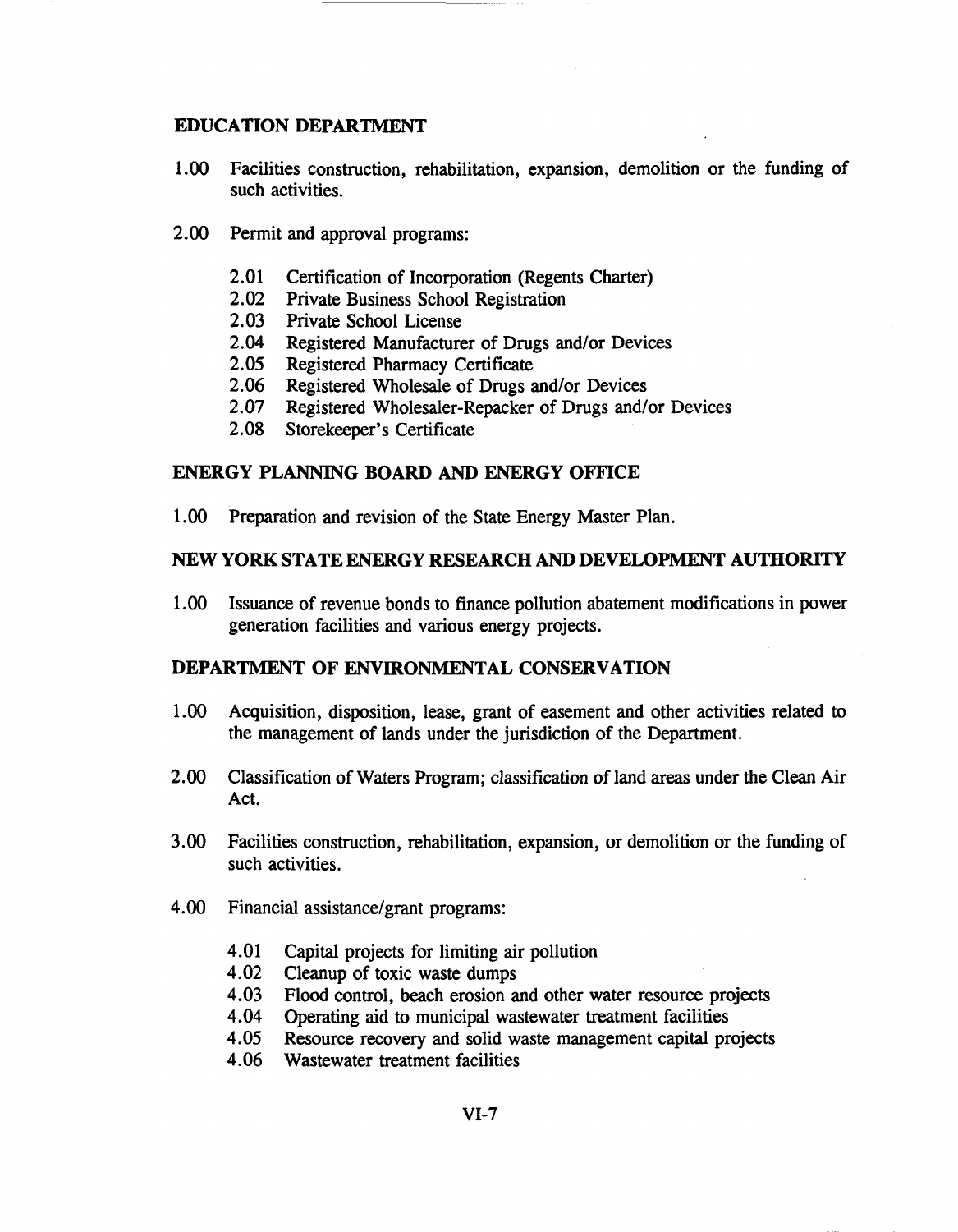- 5.00 Funding assistance for issuance of permits and other regulatory activities (New York City only).
- 6.00 Implementation of the Environmental Quality Bond Act of 1972, including:
	- (a) Water Quality Improvement Projects
	- (b) Land Preservation and Improvement Projects including Wetland Preservation and Restoration Projects, Unique Area Preservation Projects, Metropolitan Parks Projects, Open Space Preservation Projects and Waterways Projects.
- 7.00 Marine Finfish and Shellfish Programs.
- 8.00 New York Harbor Drift Removal Project.
- 9.00 Permit and approval programs:

### Air Resources

- 9.01 Certificate of Approval for Air Pollution Episode Action Plan
- 9.02 Certificate of Compliance for Tax Relief Air Pollution Control Facility
- 9.03 Certificate to Operate: Stationary Combustion Installation; Incinerator; Process, Exhaust or Ventilation System
- 9.04 Permit for Burial of Radioactive Material
- 9.05 Permit for Discharge of Radioactive Material to Sanitary Sewer
- 9.06 Permit for Restricted Burning
- 9.07 Permit to Construct: a Stationary Combustion Installation; Incinerator; Indirect Source of Air Contamination; Process, Exhaust or Ventilation System

#### Construction Management

9.08 Approval of Plans and Specifications for Wastewater Treatment Facilities

### Fish and Wildlife

- 9.09 Certificate to Possess and Sell Hatchery Trout in New York State
- 9.10 Commercial Inland Fisheries Licenses
- 9.11 Fishing Preserve License
- 9.12 Fur Breeder's License
- 9.13 Game Dealer's License
- 9.14 Licenses to Breed Domestic Game Animals
- 9.15 License to Possess and Sell Live Game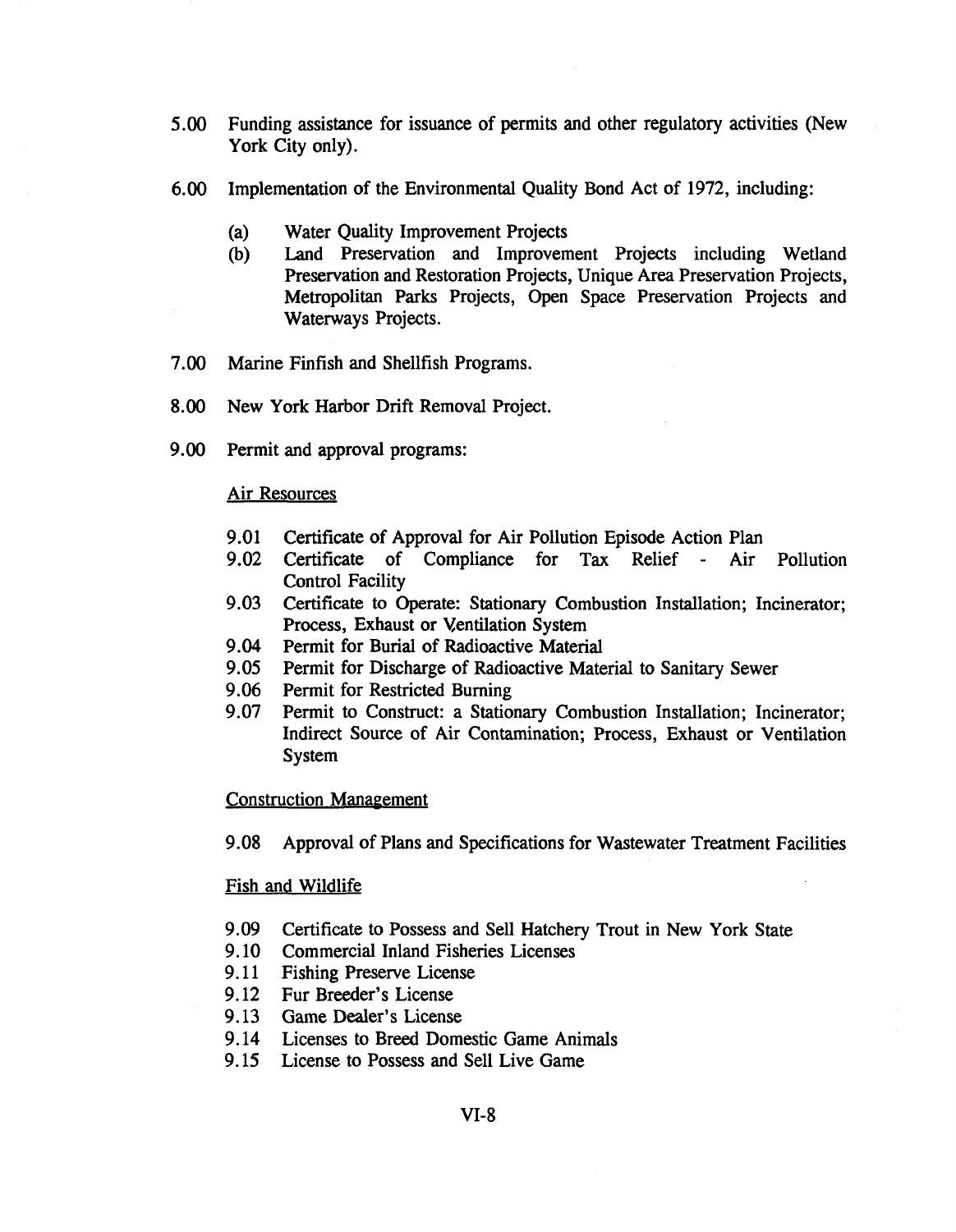- 9.16 Permit to Import, Transport and/or Export under Section 184.1 (11-0511)
- 9.17 Permit to Raise and Sell Trout
- 9.18 Private Bass Hatchery Permit
- 9.19 Shooting Preserve Licenses
- 9.20 Taxidermy License

### Lands and Forest

- 9.21 Certificate of Environmental Safety (Liquid Natural Gas and Liquid Petroleum Gas)
- 9.22 Floating Object Permit
- 9.23 Marine Regatta Permit
- 9.24 Mining Permit
- 9.25 Navigation Aid Permit
- 9.26 Permit to Plug and Abandon (a non commercial, oil, gas or solution mining well)
- 9.27 Permit to Use Chemicals for the Control or Elimination of Aquatic Insects
- 9.28 Permit to Use Chemicals for the Control or Elimination of Aquatic Vegetation
- 9.29 Permit to Use Chemicals for the Control or Extermination of Undesirable Fish
- 9.30 Underground Storage Permit (Gas)
- 9.31 Well Drilling Permit (Oil, Gas, and Solution Salt Mining)

### Marine Resources

- 9.32 Digger's Permit (Shellfish)
- 9.33 License of Menhaden Fishing Vessel
- 9.34 License for Non Resident Food Fishing Vessel
- 9.35 Non Resident Lobster Permit
- 9.36 Marine Hatchery and/or Off-Bottom Culture Shellfish Permits
- 9.37 Permits to Take Blue-Claw Crabs
- 9.38 Permit to Use Pond or Trap Net
- 9.39 Resident Commercial Lobster Permit
- 9.40 Shellfish Bed Permit
- 9.41 Shellfish Shipper's Permits
- 9.42 Special Permit to Take Surf Clams from Waters other than the Atlantic Ocean

### Regulatory Affairs

- 9.43 Approval Drainage Improvement District
- 9.44 Approval Water (Diversions for) Power
- 9.45 Approval of Well System and Permit to Operate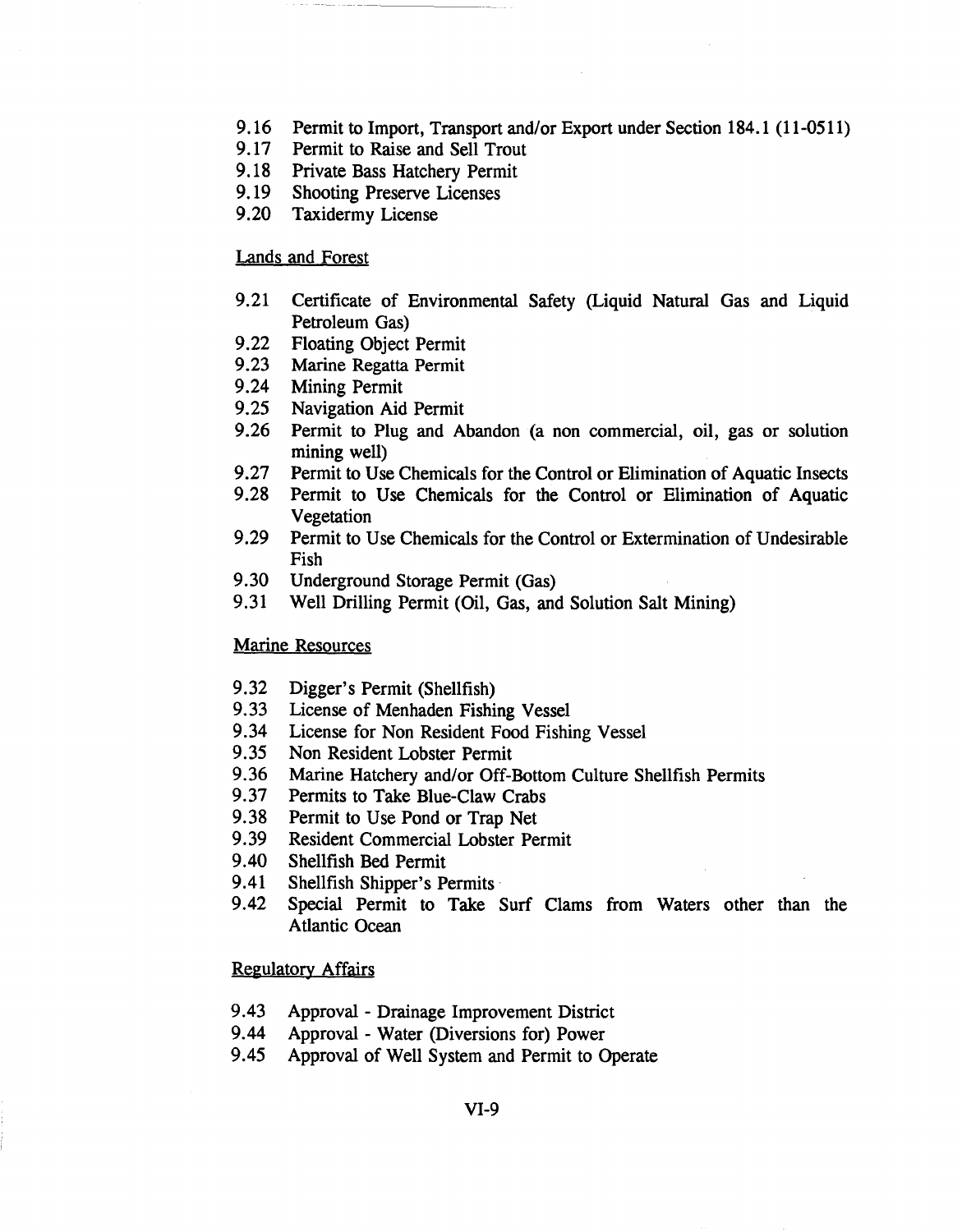- 9.46 Permit Article 15, (protection of Water) Dam
- 9.47 Permit Article 15, (Protection of Water) Dock, Pier or **Wharf**
- 9.48 Permit Article 15, (Protection of Water) Dredge or Deposit Material in a Waterway
- 9.49 Permit Article 15, (protection of Water) Stream Bed or Bank Disturbances
- 9.50 Permit Article 15, Title 15 (Water Supply)
- 9.51 Permit Article 24, (Freshwater Wetlands)
- 9.52 Permit Article 25, (Tidal Wetlands)
- 9.53 River Improvement District Approvals
- 9.54 River Regulatory District Approvals
- 9.55 Well Drilling Certificate of Registration

### Solid Wastes

- 9.56 Permit to Construct and/or Operate a Solid Waste Management Facility
- 9.57 Septic Tank Cleaner and Industrial Waste Collector Permit

#### Water Resources

- 9.58 Approval of Plans for Wastewater Disposal Systems
- 9.59 Certificate of Approval of Realty Subdivision Plans
- 9.60 Certificate of Compliance (Industrial Wastewater Treatment Facility)
- 9.61 Letters of Certification for Major Onshore Petroleum Facility Oil Spill Prevention and Control Plan
- 9.62 Permit Article 36, (Construction in Flood Hazard Areas)
- 9.63 Permit for State Agency Activities for Development in Coastal Erosion Hazards Areas
- 9.64 Permit for State Agency Activities for Development in Coastal Erosion Hazards Areas
- 9.65 State Pollutant Discharge Elimination System (SPDES) Permit
- 9.66 401 Water Quality Certification
- 10.00 Preparation and revision of Air Pollution State Implementation Plan.
- 11.00 Preparation and revision of Continuous Executive Program Plan.
- 12.00 Preparation and revision of Statewide Environmental Plan.
- 13.00 Protection of Natural and Man-made Beauty Program.
- 14.00 Urban Fisheries Program.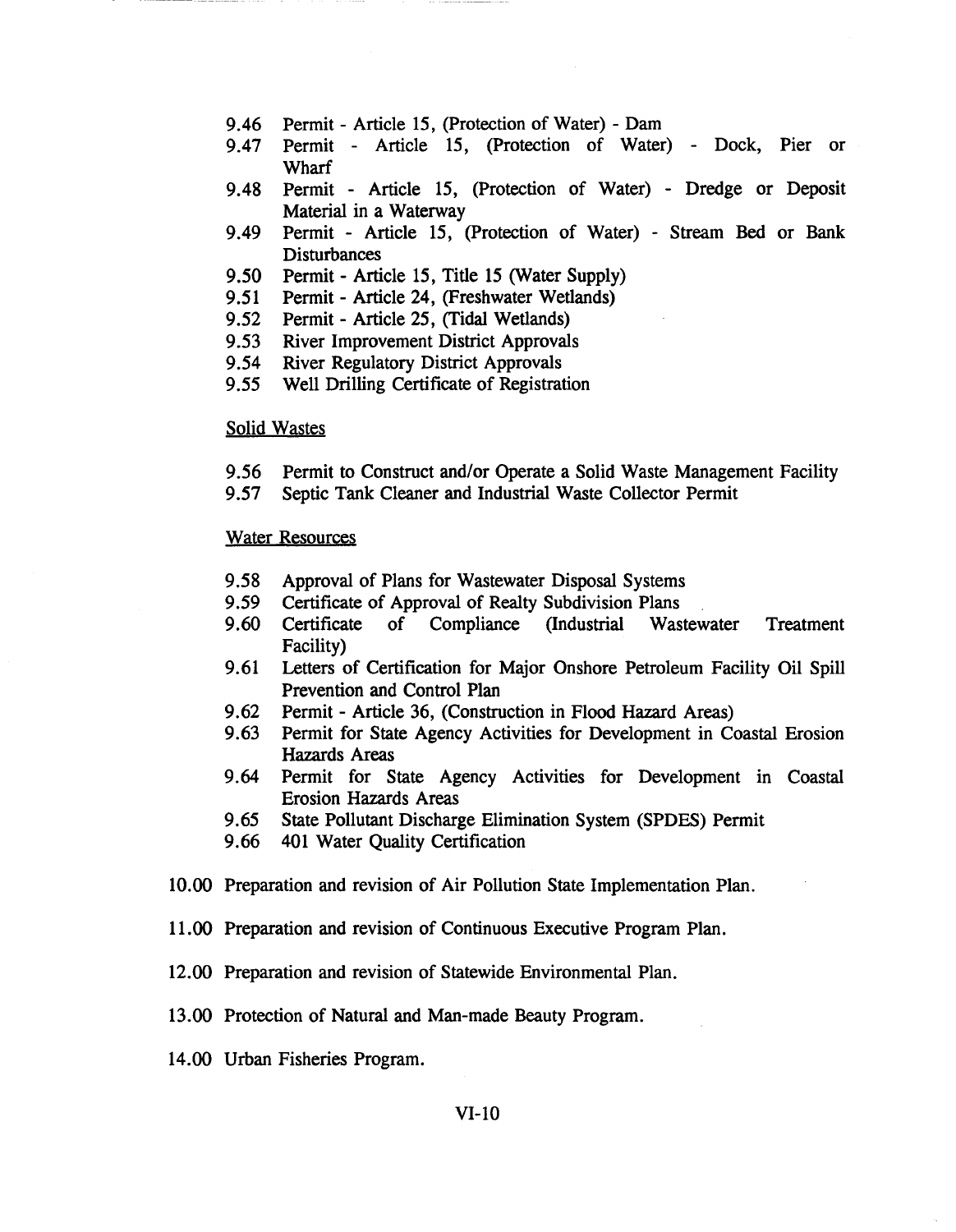- 15.00 Urban Forestry Program.
- 16.00 Urban Wildlife Program.

## **ENVIRONMENTAL FACILITIES CORPORATION**

1.00 Financing program for pollution control facilities for industrial firms and small businesses.

## **FACILITIES DEVELOPMENT CORPORATION**

1.00 Facilities construction, rehabilitation, expansion, or demolition or the funding of such activities.

## **OFFICE OF GENERAL SERVICES**

- 1.00 Administration of the Public Lands Law for acquisition and disposition of lands, grants of land and grants of easement of land under water, issuance of licenses for removal of materials from lands under water, and oil and gas leases for exploration and development.
- 2.00 Administration of Article 4-B, Public Buildings Law, in regard to the protection and management of State historic and cultural properties and State uses of buildings of historic, architectural or cultural significance.
- 3.00 Facilities construction, rehabilitation, expansion, or demolition.

## **DEPARTMENT OF HEALTH**

- 1.00 Facilities construction, rehabilitation, expansion, or demolition or the funding of such activities.
- 2.00 Permit and approval programs:
	- 2.01 Approval of Completed Works for Public Water Supply Improvements
	- 2.02 Approval of Plans for Public Water Supply Improvements.
	- 2.03 Certificate of Need (Health Related Facility except Hospitals)
	- 2.04 Certificate of Need (Hospitals)
	- 2.05 Operating Certificate (Diagnostic and Treatment Center)
	- 2.06 Operating Certificate (Health Related Facility)
	- 2.07 Operating Certificate (Hospice)
	- 2.08 Operating Certificate (Hospital)
	- 2.09 Operating Certificate (Nursing Home)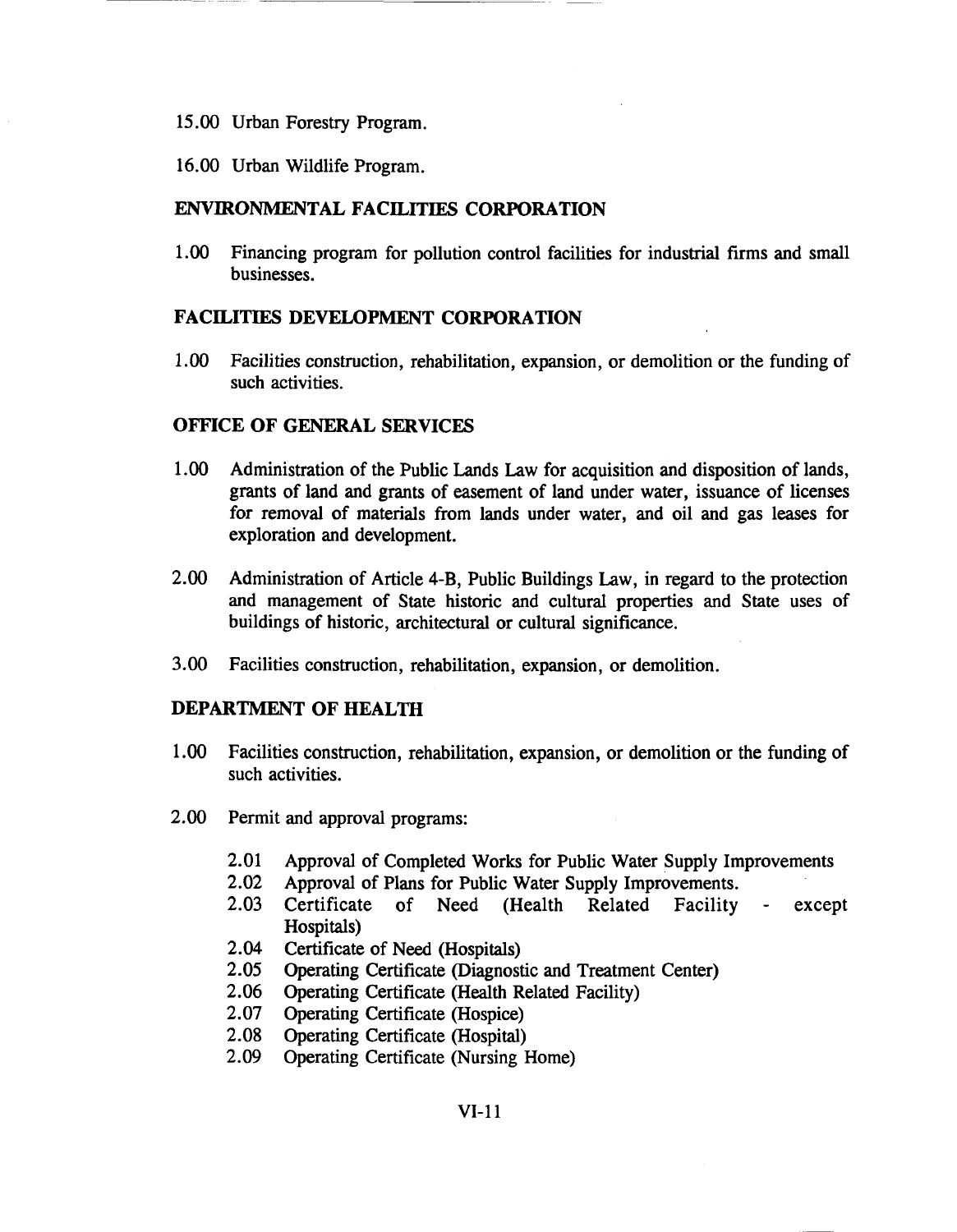- 2.10 Permit to Operate a Children's Overnight or Day Camp
- 2.11 Permit to Operate a Migrant Labor Camp
- 2.12 Permit to Operate as a Retail Frozen Dessert Manufacturer
- 2.13 Permit to Operate a Service Food Establishment
- 2.14 Permit to Operate a Temporary Residence/Mass Gathering
- 2.15 Permit to Operate or Maintain a Swimming Pool or Public Bathing Beach
- 2.16 Permit to Operate Sanitary Facilities for Realty Subdivisions
- 2.17 Shared Health Facility Registration Certificate

# DIVISION OF HOUSING AND COMMUNITY RENEWAL AND ITS SUBSIDIARIES AND AFFILIATFS

- 1.00 Facilities construction, rehabilitation, expansion, or demolition.
- 2.00 Financial assistance/grant programs:
	- 2.01 Federal Housing Assistance Payments Programs (Section 8 Programs)
	- 2.02 Housing Development Fund Programs
	- 2.03 Neighborhood Preservation Companies Program
	- 2.04 Public Housing Programs
	- 2.05 Rural Initiatives Grant Program
	- 2.06 Rural Preservation Companies Program
	- 2.07 Rural Rental Assistance Program
	- 2.08 Special Needs Demonstration Projects
	- 2.09 Urban Initiatives Grant Program
	- 2.10 Urban Renewal Programs
- 3.00 Preparation and implementation of plans to address housing and community renewal needs.

# HOUSING FINANCE AGENCY

1.00 Funding programs for the construction, rehabilitation, or expansion of facilities.

# JOB DEVELOPMENT AUTHORITY

1.00 Financing assistance programs for commercial and industrial facilities.

# MEDICAL CARE FACILITIES FINANCING AGENCY

1.00 Financing of medical care facilities.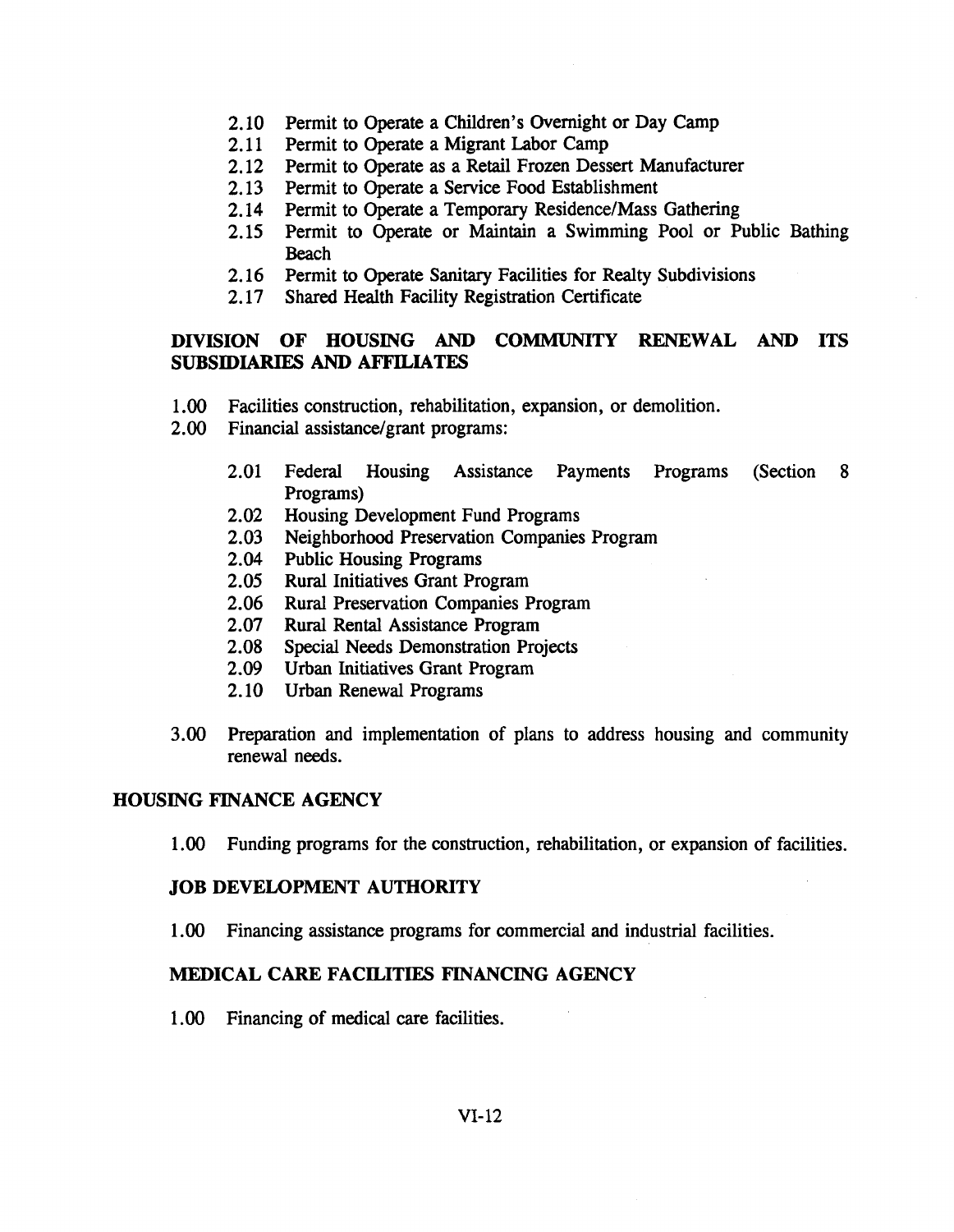## OFFICE OF MENTAL RETARDATION AND DEVELOPMENT DISABILITIES

- 1.00 Facilities construction, rehabilitation, expansion, or demolition or the funding of such activities.
- 2.00 Permit and approval programs:
	- 2.01 Establishment and Construction Prior Approval
	- 2.02 Operating Certificate Community Residence
	- 2.03 Outpatient Facility Operating Certificate

### METROPOLITAN TRANSPORTATION AUTHORITY (regional agency)

- 1.00 Facilities construction, rehabilitation, expansion, or demolition or the funding of such activities.
- 2.00 Increases in special fares for transportation services to public water related recreation resources.

## DIVISION OF MILITARY AND NAVAL AFFAIRS

1.00 Preparation and implementation of the State Disaster Preparedness Plan.

### NATURAL HERITAGE TRUST

1.00 Funding program for natural heritage institutions.

## NEW YORK CITY TRANSIT AUTHORITY (regional agency)

- 1.00 Facilities construction, rehabilitation, expansion, or demolition or the funding of such activities.
- 2.00 Increases in special fares for transportation services to public water related recreation resources.

## OFFICE OF PARKS, RECREATION AND HISTORIC PRESERVATION (including Regional State Park Commission)

- 1.00 Acquisition, disposition, lease, grant of easement or other activities related to the management of land under the jurisdiction of the Office.
- 2.00 Facilities construction, rehabilitation, expansion, or demolition or the funding of such activities.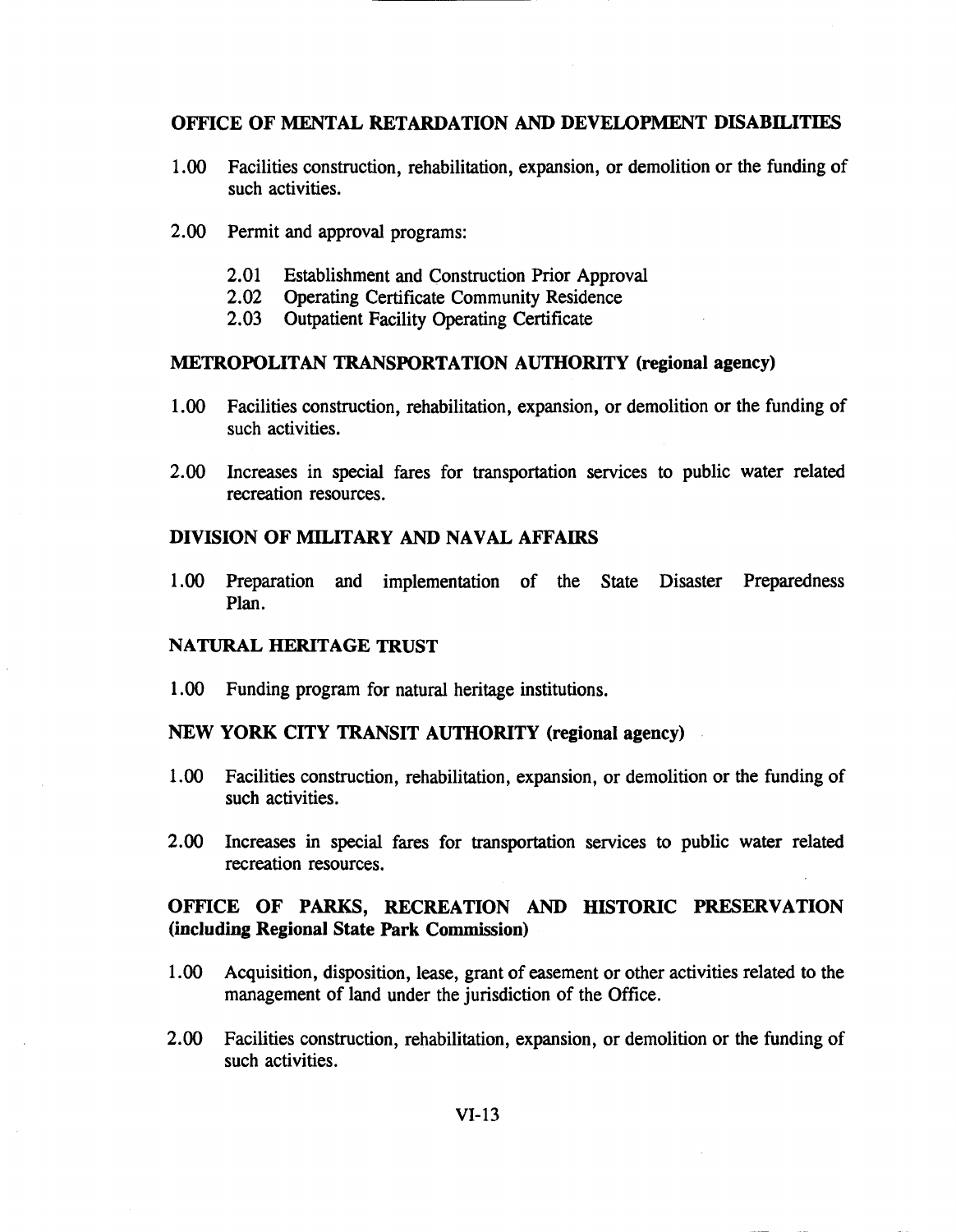- 3.00 Funding program for recreational boating, safety and enforcement.
- 4.00 Funding program for State and local historic preservation projects.
- 5.00 Land and Water Conservation Fund programs.
- 6.00 Nomination of properties to the Federal and/or State Register of Historic Places.
- 7.00 Permit and approval programs:
	- 7.01 Floating Objects Permit
	- 7.02 Marine Regatta Permit
	- 7.03 Navigation Aide Permit
	- 7.04 Posting of Signs Outside State Parks
- 8.00 Preparation and revision of the Statewide Comprehensive Outdoor Recreation Plan and the Statewide Comprehensive Historic Preservation Plan and other plans for public access, recreation, historic preservation or related purposes.
- 9.00 Recreation services program.
- 10.00 Urban Cultural Parks Program.

## PORT AUTHORITY OF NEW YORK AND NEW JERSEY (regional agency)

- 1.00 Acquisition, disposition, lease, grant of easement and other activities related to the management of land under the jurisdiction of the Commission.
- 2.00 Facilities construction, rehabilitation, expansion, or demolition or the funding of such activities.
- 3.00 Waterfront development project activities.

## POWER AUTHORITY OF THE STATE OF NEW YORK

- 1.00 Acquisition, disposition, lease, grant of easement and other activities related to the management of land under the jurisdiction of the Authority.
- 2.00 Facilities construction, rehabilitation, expansion, or demolition.

## NEW YORK STATE SCIENCE AND TECHNOLOGY FOUNDATION

1.00 Corporation for Innovation Development Program.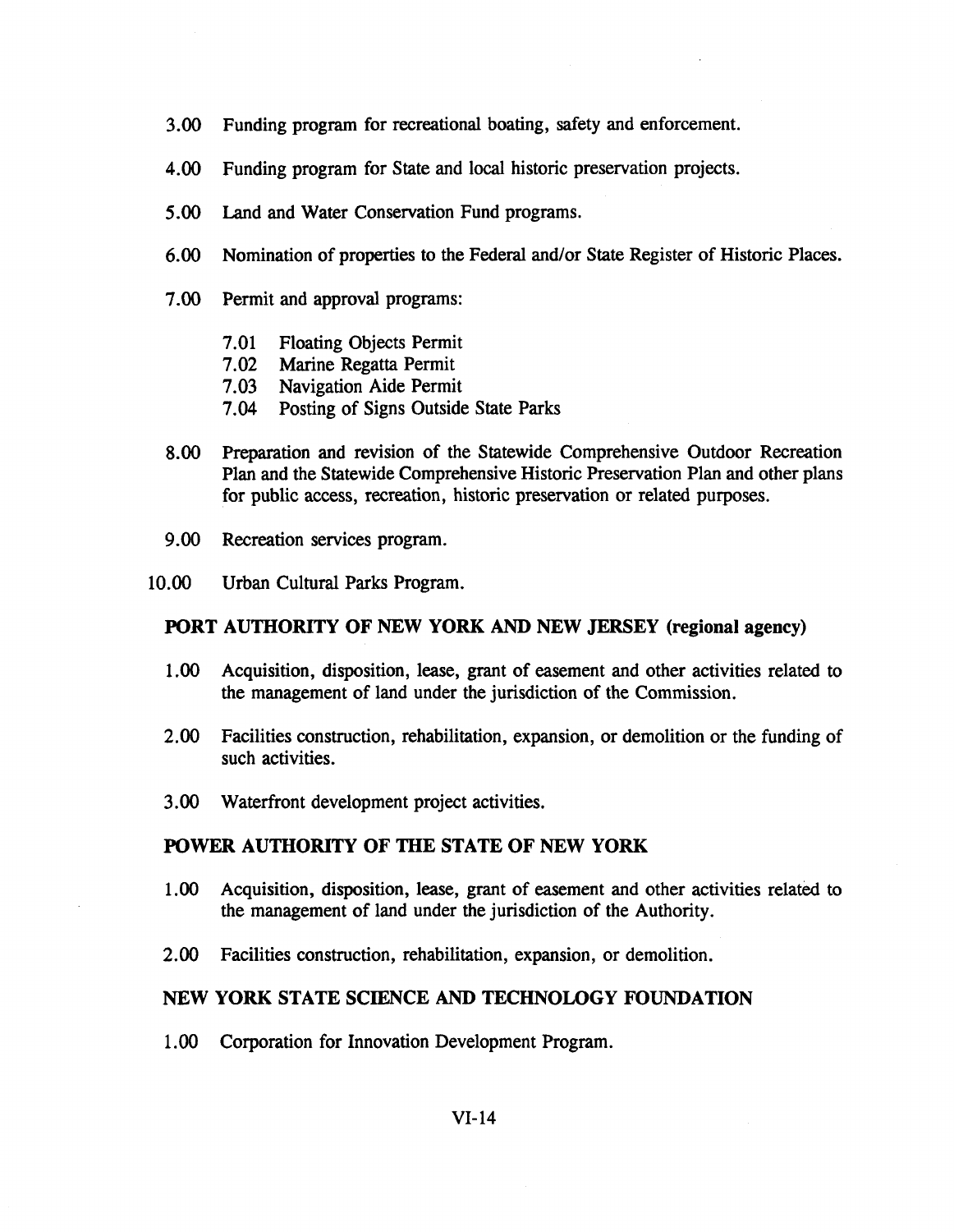2.00 Center for Advanced Technology Program.

## DEPARTMENT OF SOCIAL SERVICES

- 1.00 Facilities construction, rehabilitation, expansion, or demolition or the funding of such activities.
- 2.00 Homeless Housing and Assistance Program.
- 3.00 Permit and approval programs:
	- 3.01 Certificate of Incorporation (Adult Residential Care Facilities)
	- 3.02 Operating Certificate (Children's Services)
	- 3.03 Operating Certificate (Enriched Housing Program)
	- 3.04 Operating Certificate (Home for Adults)
	- 3.05 Operating Certificate (Proprietary Home)
	- 3.06 Operating Certificate (public Home)
	- 3.07 Operating Certificate (Special Care Home)
	- 3.08 Permit to Operate a Day Care Center

## DEPARTMENT OF STATE

- 1.00 Appalachian Regional Development Program.
- 2.00 Coastal Management Program.
- 3.00 Community Services Block Grant Program.
- 4.00 Permit and approval programs:
	- 4.01 Billiard Room License
	- 4.02 Cemetery Operator
	- 4.03 Uniform Fire Prevention and Building Code

## STATE UNIVERSITY CONSTRUCTION FUND

1.00 Facilities construction, rehabilitation, expansion, or demolition or the funding of such activities.

### DIVISION OF SUBSTANCE ABUSE SERVICES

1.00 Facilities construction, rehabilitation, expansion, or demolition or the funding of such activities.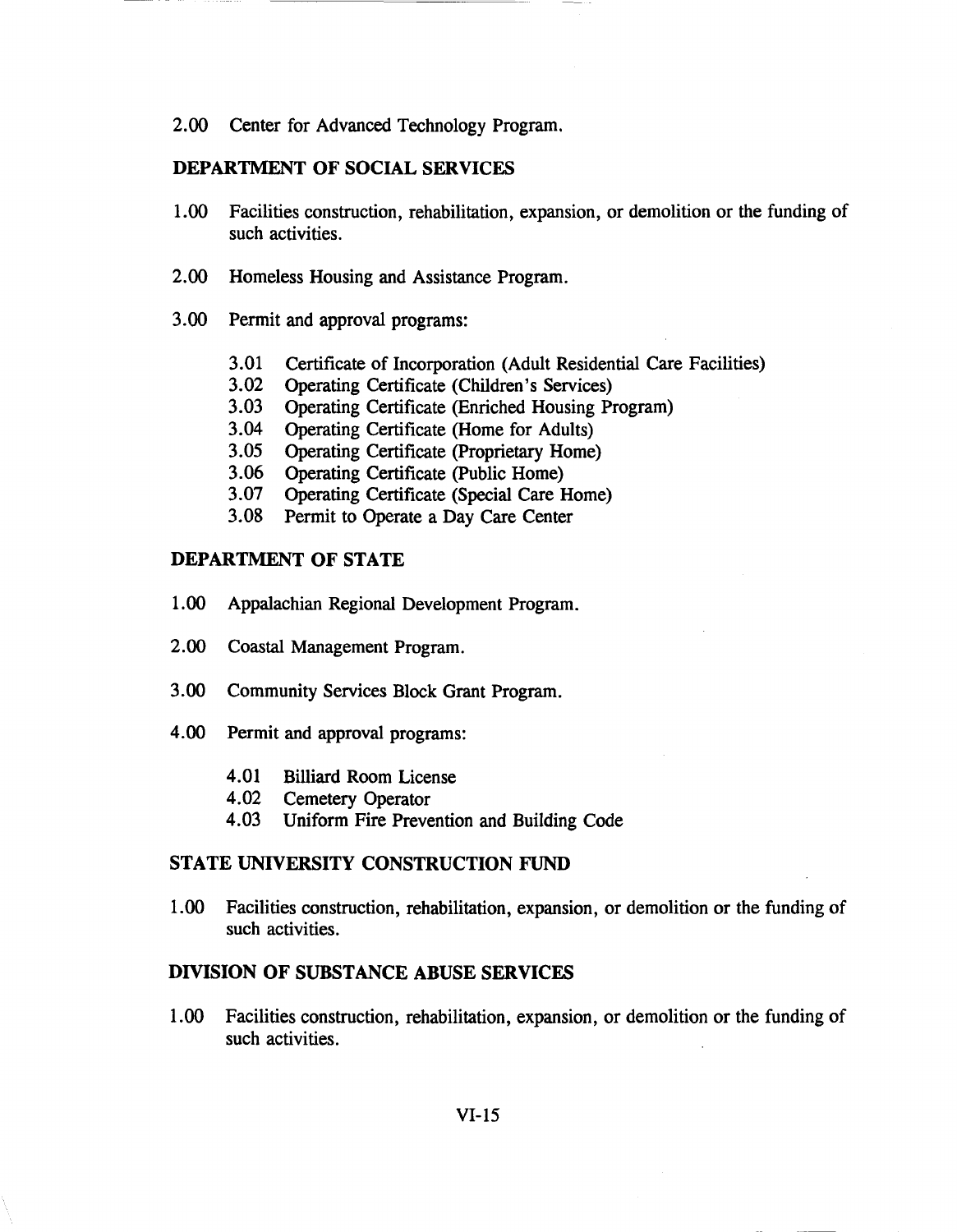- 2.00 Permit and approval programs:
	- 2.01 Certificate of Approval (Substance Abuse Services Program)

## NEW YORK STATE THRUWAY AUTHORITY (regional agency)

- 1.00 Acquisition, disposition, lease, grant of easement and other activities related to the management of land under the jurisdiction of the Authority.
- 2.00 Facilities construction, rehabilitation, expansion, or demolition.
- 3.00 Permit and approval programs:
	- 3.01 Advertising Device Permit
	- 3.02 Approval to Transport Radioactive Waste
	- 3.03 Occupancy Permit

## DEPARTMENT OF TRANSPORTATION

- 1.00 Acquisition, disposition, lease, grant of easement and other activities related to the management of land under the jurisdiction of the Department.
- 2.00 Construction, rehabilitation, expansion, or demolition of facilities, including but not limited to:
	- (a) Highways and parkways
	- (b) Bridges on the State highways system
	- (c) Highway and parkway maintenance facilities
	- (d) Barge Canal
	- (e) Rail facilities
- 3.00 Financial assistance/grant programs:
	- 3.01 Funding programs for construction/reconstruction and reconditioning/preservation of municipal streets and highways (excluding routine maintenance and minor rehabilitation)
	- 3.02 Funding programs for development of the ports of Albany, Buffalo, Oswego, Ogdensburg and New York
	- 3.03 Funding programs for rehabilitation and replacement of municipal bridges
	- 3.04 Subsidies program for marginal branchlines abandoned by Conrail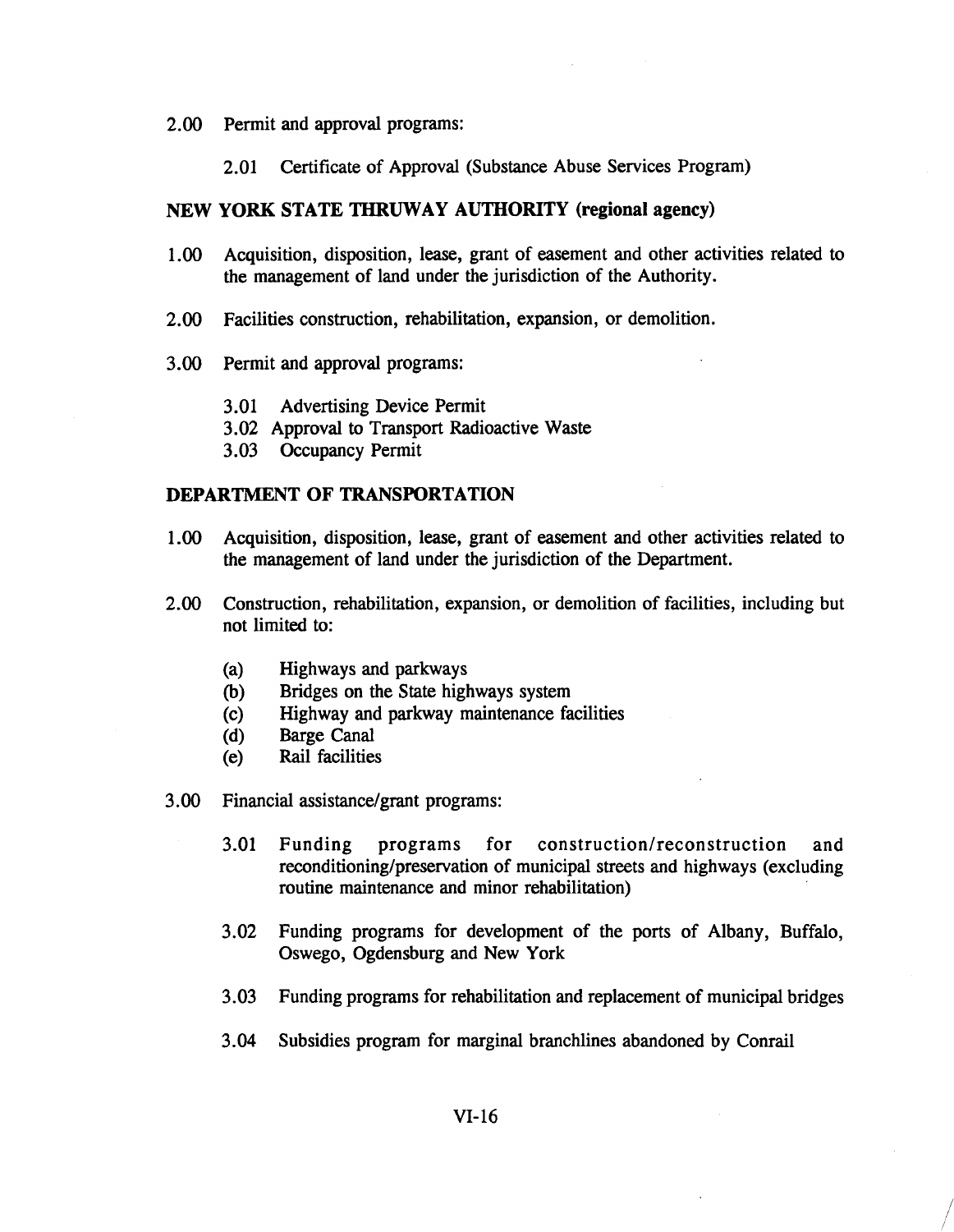- 3.05 Subsidies program for passenger rail service
- 4.00 Permits and approval programs:
	- 4.01 Approval of applications for airport improvements (construction projects)
	- 4.02 Approval of municipal applications for Section 18 Rural and Small Urban Transit Assistance Grants (construction projects)
	- 4.03 Approval of municipal or regional transportation authority applications for funds for design, construction and rehabilitation of omnibus maintenance and storage facilities
	- 4.04 Approval of municipal or regional transportation authority applications for funds for design and construction of rapid transit facilities
	- 4.05 Certificate of Convenience and Necessity to Operate a Railroad
	- 4.06 Highway Work Permits
	- 4.07 License to Operate Major Petroleum Facilities
	- 4.08 Outdoor Advertising Permit (for off-premises advertising signs adjacent to interstate and primary highway)
	- 4.09 Permits for Use and Occupancy of N.Y. State Canal Lands (except Regional Permits [Snow Dumping])
	- 4.10 Real Property Division Permit for Use of State-Owned Property
- 5.00 Preparation or revision of the Statewide Master Plan for Transportation and subarea or special plans and studies related to the transportation needs of the State.
- 6.00 Water Operation and Maintenance Program--Activities related to the containment of petroleum spills and development of an emergency oil spill control network.

## URBAN DEVELOPMENT CORPORATION and its subsidiaries and affiliates

- 1.00 Acquisition, disposition, lease, grant of easement or other activities related to the management of land under the jurisdiction of the Corporation.
- 2.00 Planning, development, financing, construction, major renovation or expansion of commercial, industrial, and civic facilities and the provision of technical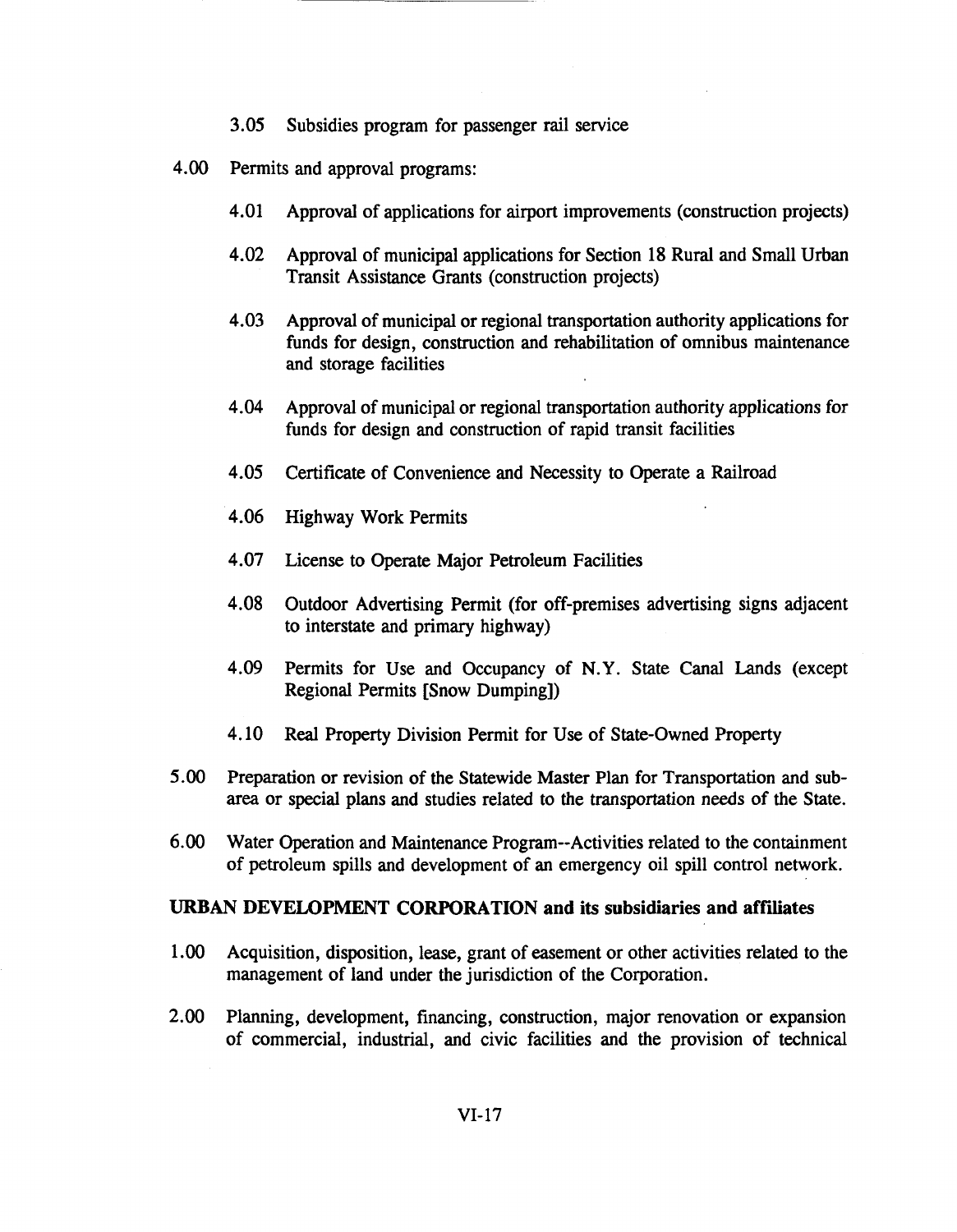assistance or financing for such activities, including, but not limited to, actions under its discretionary economic development programs such as the following:

- (a) Tax Exempt Financing Program
- (b) Lease Collateral Program
- (c) Lease Financial Program
- (d) Targeted Investment Program
- (e) Industrial Buildings Recycling Program

### DIVISION FOR YOUTH

1.00 Facilities construction, rehabilitation, expansion, or demolition or the funding or approval of such activities.

#### 2. Federal Agencies

#### DIRECT FEDERAL ACTIVITIES AND DEVELOPMENT PROJECTS

## DEPARTMENT OF COMMERCE

National Marine Fisheries Services

1.00 Fisheries Management Plans

#### DEPARTMENT OF DEFENSE

#### Army Corps of Engineers

- 1.00 Proposed authorizations for dredging, channel improvements, break waters, other navigational works, or erosion control structures, beach replenishment, dams or flood control works, ice management practices and activities, and other projects with potential to impact coastal lands and waters.
- 2.00 Land acquisition for spoil disposal or other purposes.
- 3.00 Selection of open water disposal sites.

#### Army. Navy and Air Force

- 4.00 Location, design, and acquisition of new or expanded defense installations (active or reserve status, including associated housing, transportation or other facilities).
- 5.00 Plans, procedures and facilities for landing or storage use zones.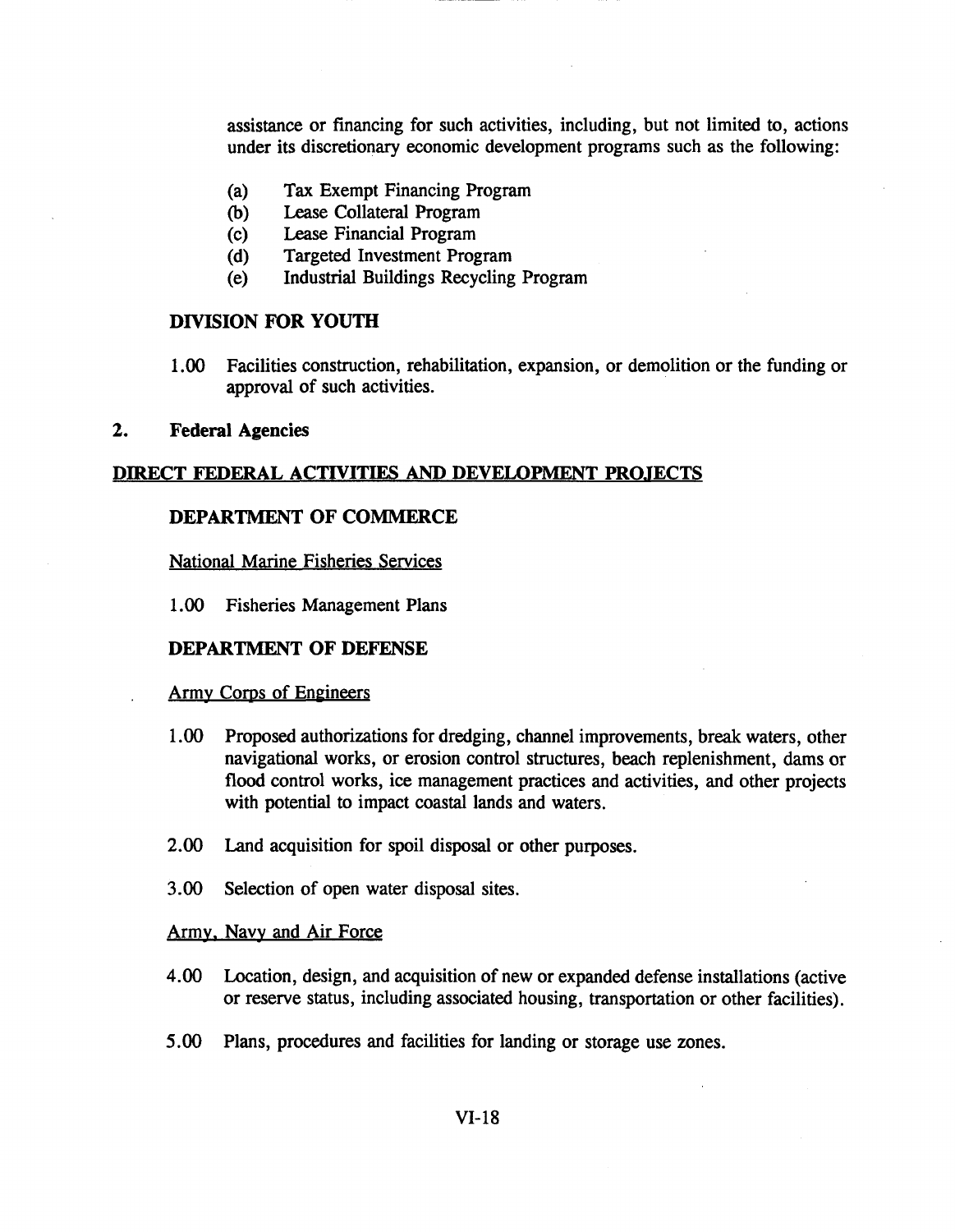6.00 Establishment of impact, compatibility or restricted use zones.

## DEPARTMENT OF ENERGY

1.00 Prohibition orders.

## GENERAL SERVICES ADMINISTRATION

- 1.00 Acquisition, location and design of proposed Federal Government property or buildings, whether leased or owned by the Federal Government.
- 2.00 Disposition of Federal surplus lands and structures.

## DEPARTMENT OF INTERIOR

Fish and Wildlife Service

1.00 Management of National Wildlife refuges and proposed acquisitions. Mineral Manaeement Service

2.00 OCS lease sale activities including tract selection, lease sale stipulations, etc.

## National Park Service

3.00 National Park and Seashore management and proposed acquisitions.

## DEPARTMENT OF TRANSPORTATION

## Amtrak. Conrail

1.00 Expansions, curtailments, new construction, upgrading or abandonments or railroad facilities or services, in or affecting the State's coastal area.

## Coast Guard

- 2.00 Location and design, construction or enlargement of Coast Guard stations, bases, and lighthouses.
- 3.00 Location, placement or removal of navigation devices which are not part of the routine operations under the Aids to Navigation Program (ATON).
- 4.00 Expansion, abandonment, designation or anchorages, lightening areas or shipping lanes and ice management practices and activities.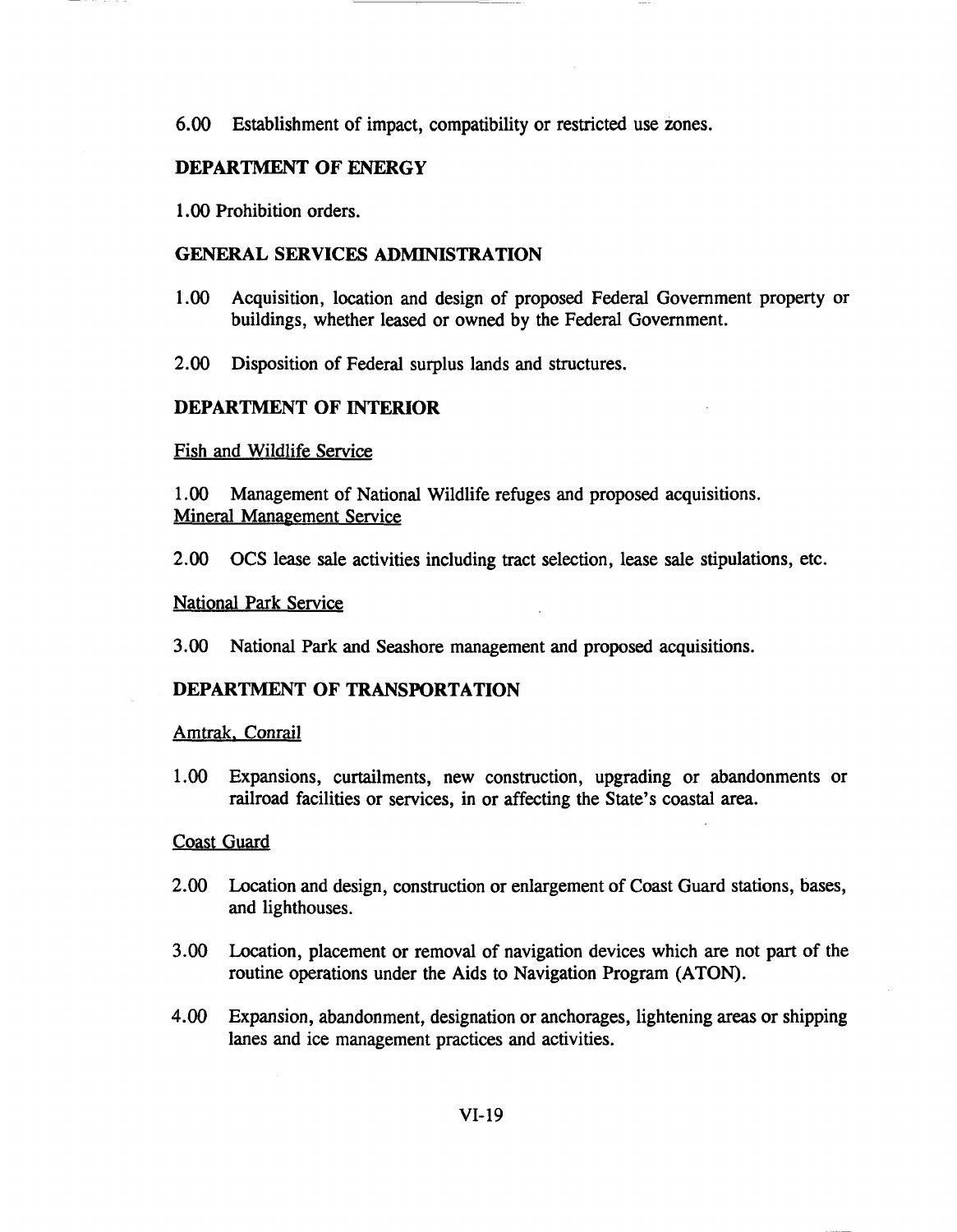## Federal Aviation Administration

5.00 Location and design, construction, maintenance, and demolition of Federal aids to air navigation.

## Federal Highway Administration

6.00 Highway construction.

## FEDERAL LICENSES AND PERMITS

### DEPARTMENT OF DEFENSE

## Army Corps of Engineers

- 1.00 Construction of dams, dikes or ditches across navigable waters, or obstruction or alteration of navigable waters required under Sections 9 and 10 of the Rivers and Harbors Act of 1899 (33 U.S.C. 401, 403).
- 2.00 Establishment of harbor lines pursuant to Section 11 of the Rivers and Harbors Act of 1899 (33 U.S.C. 404, 405).
- 3.00 Occupation of seawall, bulkhead, jetty, dike, levee, wharf, pier, or other work built by the U.S. pursuant to Section 14 of the Rivers and Harbors Act of 1899 (33 U.S.C. 408).
- 4.00 Approval of plans for improvements made at private expense under USACE supervision pursuant to the Rivers and Harbors Act of 1902 (33 U.S.C. 565).
- 5.00 Disposal of dredged spoils into the waters of the U.S., pursuant to the Clean Water Act, Section 404, (33 U.S.C. 1344).
- 6.00 All actions for which permits are required pursuant to Section 103 of the Marine Protection, Research and Sanctuaries Act of 1972 (33 U.S.C. 1413).
- 7.00 Construction of artificial islands and fixed structures in Long Island Sound pursuant to Section 4(f) of the River and Harbors Act of 1912 (33 U.S.C.).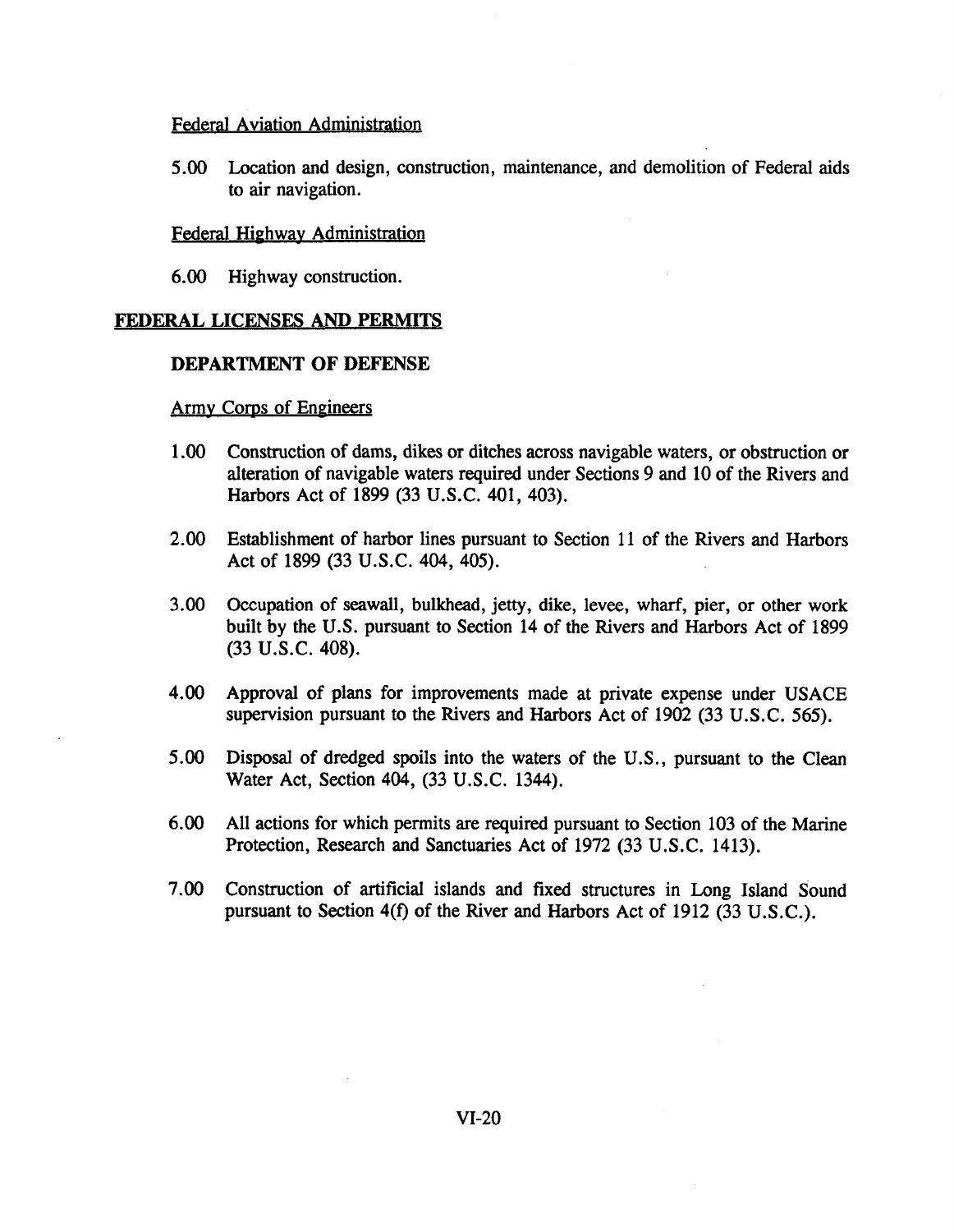### DEPARTMENT OF ENERGY

#### Economic Regulatory Commission

- 1.00 Regulation of gas pipelines, and licensing of import or export of natural gas pursuant to the Natural Gas Act (15 U.S.C. 717) and the Energy Reorganization Act of 1974.
- 2.00 Exemptions from prohibition orders.

#### Federal Energy Regulatory Commission

- 3.00 Licenses for non Federal hydroelectric projects and primary transmission lines under Sections 3(11), 4(e) and 15 of the Federal Power Act (16 U.S.C. 796(11), 797(11) and 808).
- 4.00 Orders for interconnection of electric transmission facilities under Section 202(b) of the Federal Power Act  $(15 \text{ U.S.C. } 824a(b))$ .
- 5.00 Certificates for the construction and operation of interstate natural gas pipeline facilities, including both pipelines and terminal facilities under Section 7(c) of the Natural Gas Act (15 U.S.C. 717f(c)).
- 6.00 Permission and approval for the abandonment of natural gas pipeline facilities under Section 7(b) of the Natural Gas Act (15 U.S.C. 717f(b)).

### ENVIRONMENTAL PROTECTION AGENCY

- 1.00 NPDES permits and other permits for Federal installations, discharges in contiguous zones and ocean waters, sludge runoff and aquaculture permits pursuant to Section 401, 402, 403, 405, and 318 of the Federal Water Pollution Control Act of 1972 (33 U.S.C. 1341, 1342, 1343, and 1328).
- 2.00 Permits pursuant to the Resources Recovery and Conservation Act of 1976.
- 3.00 Permits pursuant to the underground injection control program under Section 1424 of the Safe Water Drinking Water Act (42 U.S.C. 300h-c).
- 4.00 Permits pursuant to the Clean Air Act of 1976 (42 U.S.C. 1857).
- 5.00 Permits pursuant to EPA Section 10 and Section 404.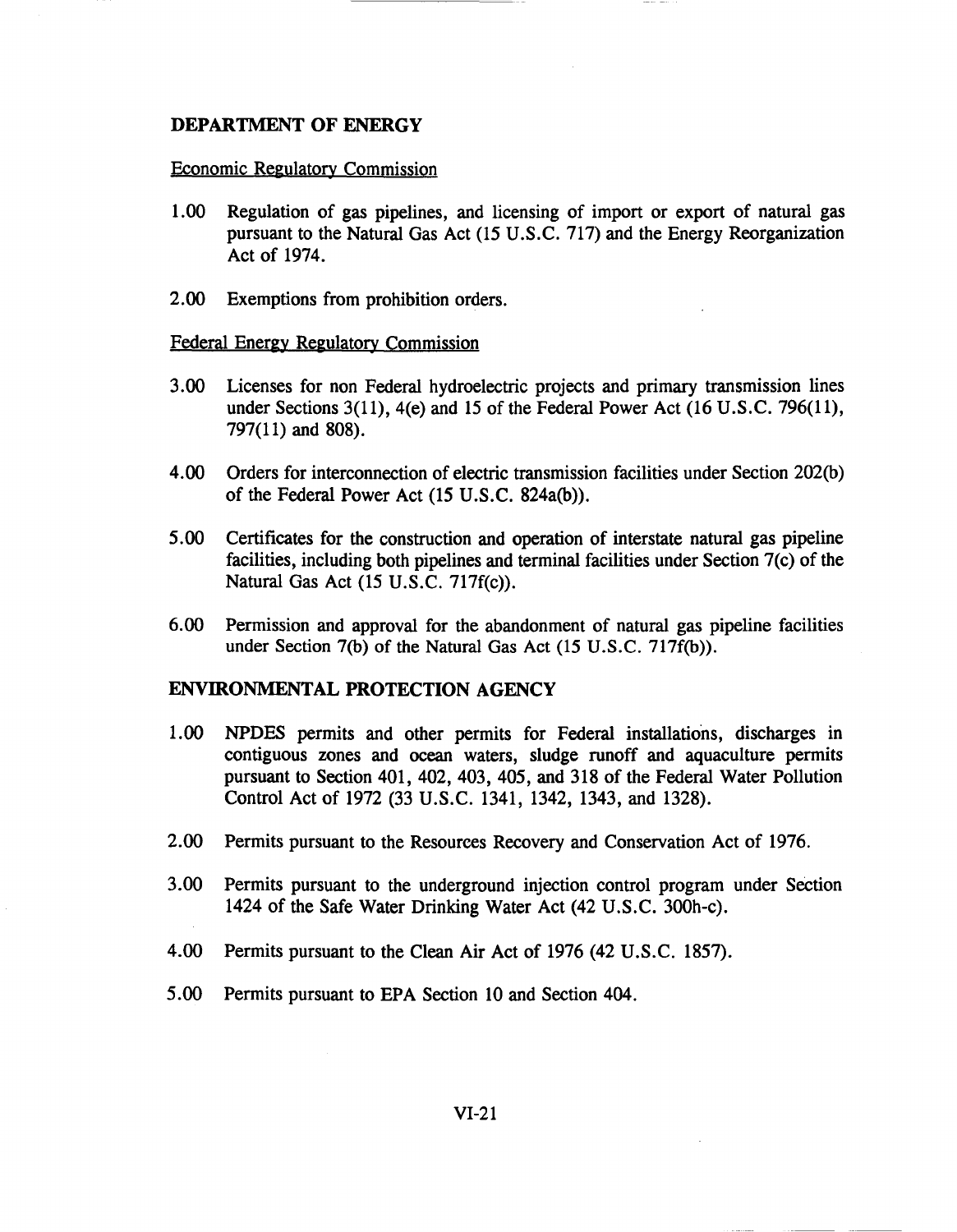## **DEPARTMENT OF INTERIOR**

## Fish and Wildlife Services

1.00 Endangered species permits pursuant to the Endangered Species Act (16 U.S.C.  $153(a)$ ).

## Mineral Management Service

- 2.00 Permits to drill, rights of use and easements for construction and maintenance of pipelines, gathering and flow lines and associated structures pursuant to 43 U.S.C. 1334, exploration and development plans, and any other permits or authorizations granted for activities described in detail in OCS exploration, development, and production plans.
- 3.00 Permits required for pipelines crossing federal lands, including OCS lands, and associated activities pursuant to the OCS Lands Act (43 U.S.C. 1334) and 43 U.S.C. 931 (c) and 20 U.S.C. 185.

## **INTERSTATE COMMERCE COMMISSION**

1.00 Authority to abandon railway lines (to the extent that the abandonment involves removal of trackage and disposition of right of way); authority to construct railroads; authority to construct coal slurry pipelines.

## **NUCLEAR REGULATORY COMMISSION**

1.00 Licensing and certification of the siting, construction and operation of nuclear power plans pursuant to Atomic Energy Act of 1954, Title II of the Energy Reorganization Act of 1974 and the National Environmental Policy Act of 1969.

## **DEPARTMENT OF TRANSPORTATION**

### Coast Guard

- 1.00 Construction or modification of bridges, causeways or pipelines over navigable waters pursuant to 49 U.S.C. 1455.
- 2.00 Permits for Deepwater Ports pursuant to the Deepwater Ports Act of 1974 (33 U.S.C. 1501).

### Federal Aviation Administration

3.00 Permits and licenses for construction, operation or alteration of airports.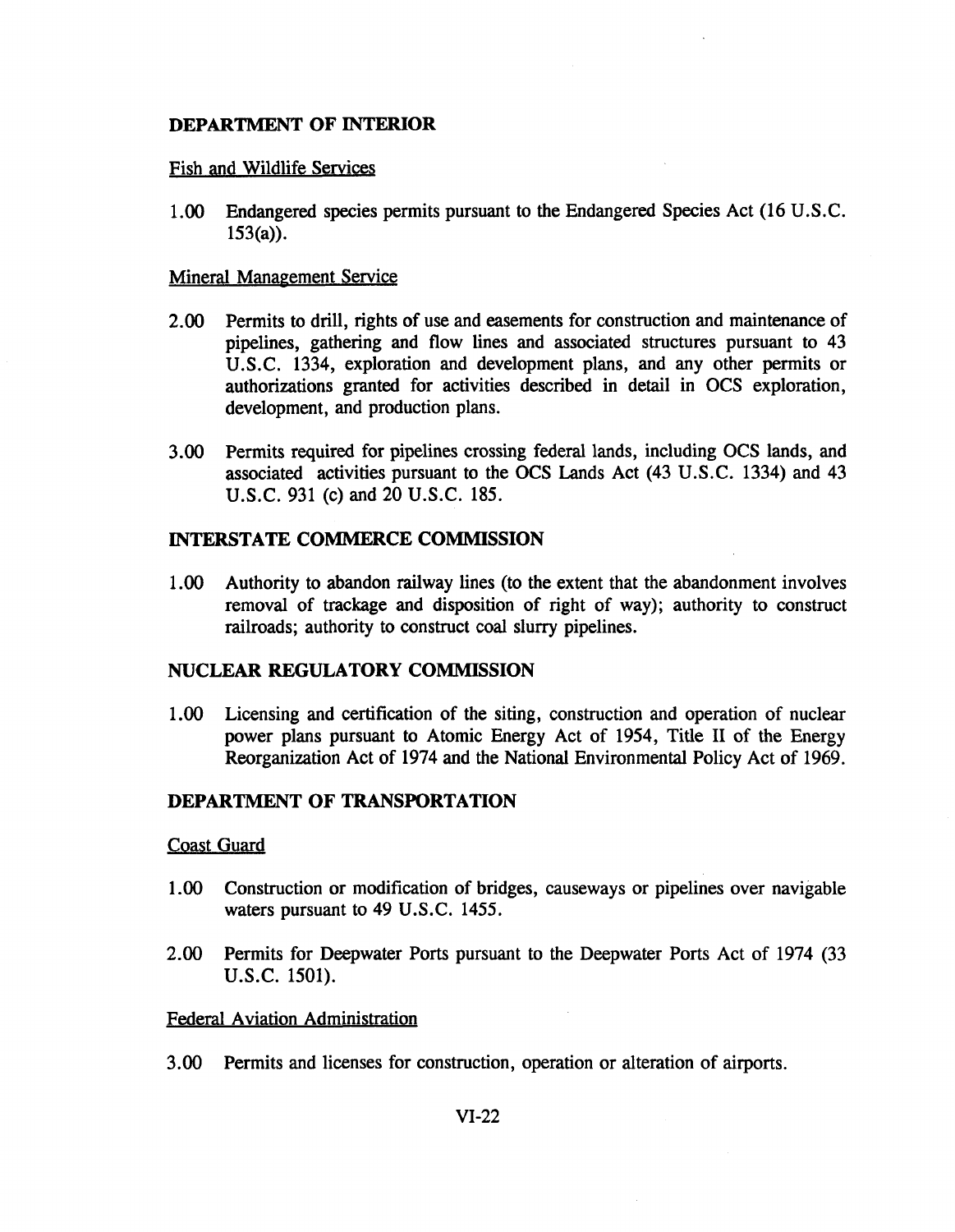### FEDERAL ASSISTANCE\*

### DEPARTMENT OF AGRICULTURE

- 10.068 Rural Clean Water Program
- 10.409 Irrigation, Drainage, and Other Soil and Water Conservation Loans
- 10.410 Low to Moderate Income Housing Loans
- 10.411 Rural Housing Site Loans
- 10.413 Recreation Facility Loans
- 10.414 Resource Conservation and Development Loans
- 10.415 Rural Renting Housing Loans
- 10.416 Soil and Water Loans
- 10.418 Water and Waste Disposal Systems for Rural Communities
- 10.422 Business and Industrial Loans
- 10.424 Industrial Development Grants
- 10.426 Area Development Assistance Planning Grants
- 10.429 Above Moderate Income Housing Loans
- 10.430 Energy Impacted Area Development Assistance Program
- 10.901 Resource Conservation and Development
- 10.902 Soil and Water Conservation
- 10.904 Watershed Protection and Flood Prevention
- 10.906 River Basin Surveys and Investigations

### DEPARTMENT OF COMMERCE

- 11.300 Economic Development Grants and Loans for Public Works and Development Facilities
- 11.301 Economic Development Business Development Assistance
- 11.302 Economic Development Support for Planning Organizations
- 11.304 Economic Development State and Local Economic Development Planning
- 11.305 Economic Development State and Local Economic Development Planning
- 11.307 Special Economic Development and Adjustment Assistance Program Long Term Economic Deterioration
- 11.308 Grants to States for Supplemental and Basic Funding of Titles I, II, III, IV, and V Activities
- 11.405 Anadromous and Great Lakes Fisheries Conservation
- 11.407 Commercial Fisheries Research and Development
- 11.417 Sea Grant Support
- 11.427 Fisheries Development and Utilization Research and Demonstration Grants and Cooperative Agreements Program
- 11.501 Development and Promotion of Ports and Intermodel Transportation
- 11.509 Development and Promotion of Domestic Waterborne Transport Systems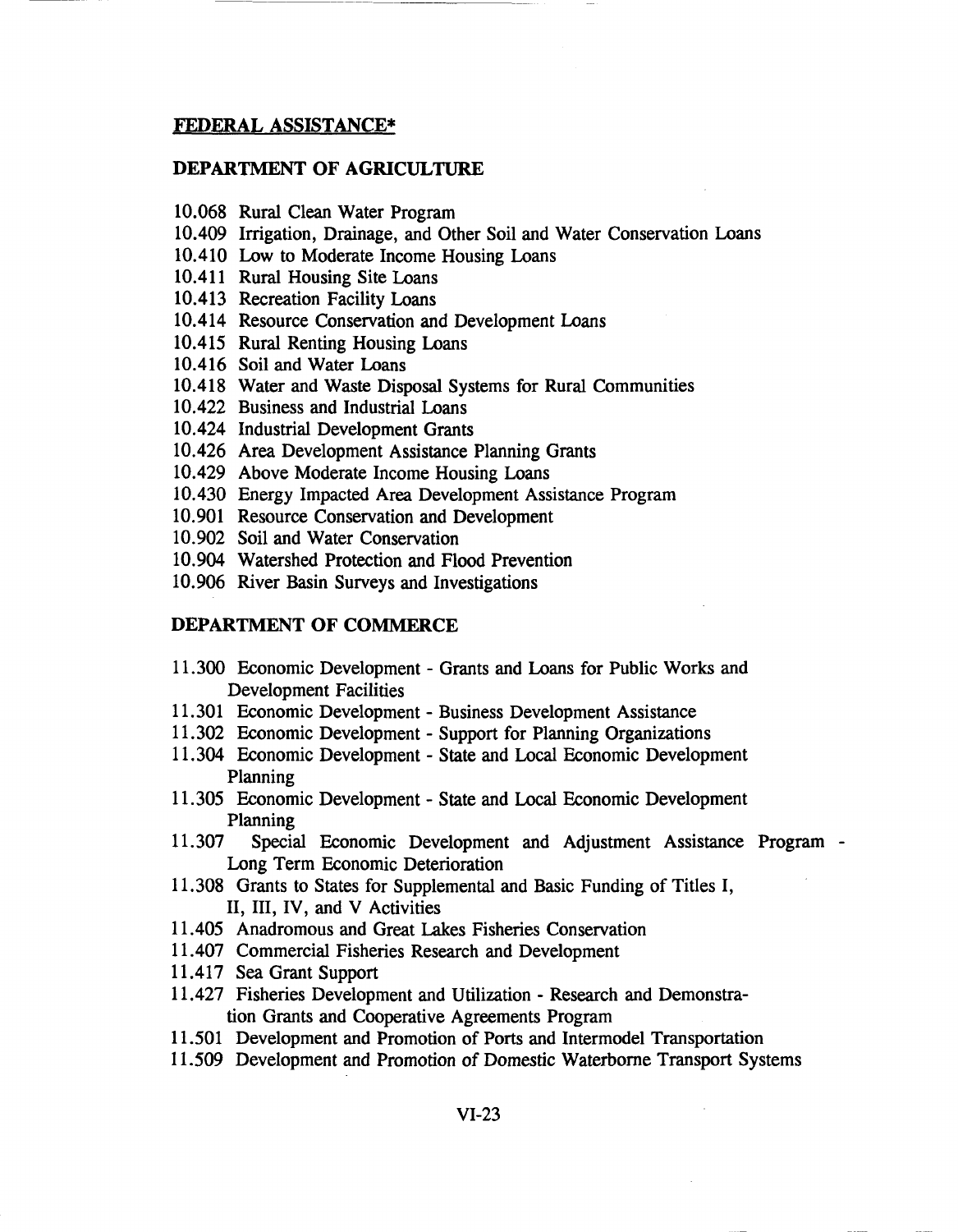### **DEPARTMENT OF HOUSING AND URBAN DEVELOPMENT**

- 14.112 Mortgage Insurance Construction or Substantial Rehabilitation of Condominium Projects
- 14.115 Mortgage Insurance Development of Sales Type Cooperative Projects
- 14.117 Mortgage Insurance Homes
- 14.124 Mortgage Insurance Investor Sponsored Cooperative Housing
- 14.125 Mortgage Insurance Land Development and New Communities
- 14.126 Mortgage Insurance Management Type Cooperative Projects
- 14.127 Mortgage Insurance Mobile Home Parks
- 14.218 Community Development Block Grants/Entitlement Grants
- 14.219 Community Development Block Grants/Small Cities Program
- 14.221 Urban Development Action Grants
- 14.223 Indian Community Development Block Grant Program

## **DEPARTMENT OF INTERIOR**

- 15.400 Outdoor Recreation Acquisition, Development and Planning
- 15.402 Outdoor Recreation Technical Assistance
- 15.403 Disposal of Federal Surplus Real Property for Parks, Recreation, and Historic Monuments
- 15.411 Historic Preservation Grants in Aid
- 15.417 Urban Park and Recreation Recovery Program
- 15.600 Anadromous Fish Conservation
- 15.605 Fish Restoration
- 15.611 Wildlife Restoration
- 15.613 Marine Mammal Grant Program
- 15.802 Minerals Discovery Loan Program
- 15.950 National Water Research and Development Program
- 15.951 Water Resources Research and Technology Assistance to State **Institutes**
- 15.952 Water Research and Technology Matching Funds to State Institutes

### **DEPARTMENT OF TRANSPORTATION**

- 20.102 Airport Development Aid Program
- 20.103 Airport Planning Grant Program
- 20.205 Highway Research, Planning, and Construction
- 20.309 Railroad Rehabilitation and Improvement Guarantee of Obligations
- 20.310 Railroad Rehabilitation and Improvement Redeemable Preference Shares
- 20.506 Urban Mass Transportation Demonstration Grants
- 20.509 Public Transportation for Rural and Small Urban Areas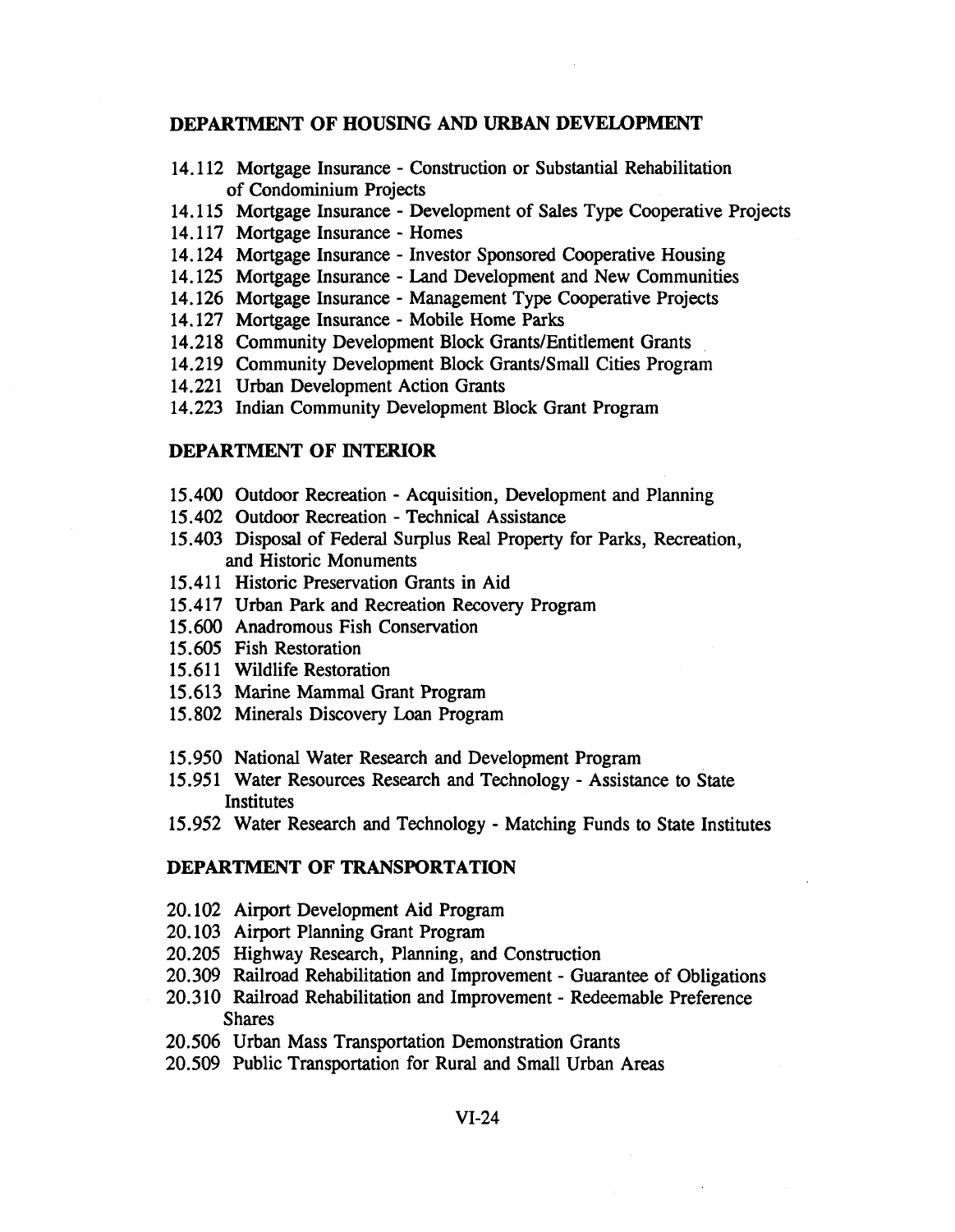### GENERAL SERVICES ADMINISTRATION

39.002 Disposal of Federal Surplus Real Property

### COMMUNITY SERVICES ADMINISTRATION

- 49.002 Community Action
- 49.011 Community Economic Development
- 49.013 State Economic Opportunity Offices
- 49.017 Rural Development Loan Fund
- 49.018 Housing and Community Development (Rural Housing)

### SMALL BUSINESS ADMINISTRATION

- 59.012 Small Business Loans
- 59.013 State and Local Development Company Loans
- 59.024 Water Pollution Control Loans
- 59.025 Air Pollution Control Loans
- 59.031 Small Business Pollution Control Financing Guarantee

## ENVIRONMENTAL PROTECTION AGENCY

- 66.001 Air Pollution Control Program Grants
- 66.418 Construction Grants for Wastewater Treatment Works
- 66.426 Water Pollution Control State and Areawide Water Quality Management Planning Agency
- 66.451 Solid and Hazardous Waste Management Program Support Grants
- 66.452 Solid Waste Management Demonstration Grants
- 66.600 Environmental Protection Consolidated Grants Program Support Comprehensive Environmental Response, Compensation and Liability (Super Fund)

\* Numbers refer to the Catalog of Federal Domestic Assistance Programs, 1980 and its two subsequent updates.